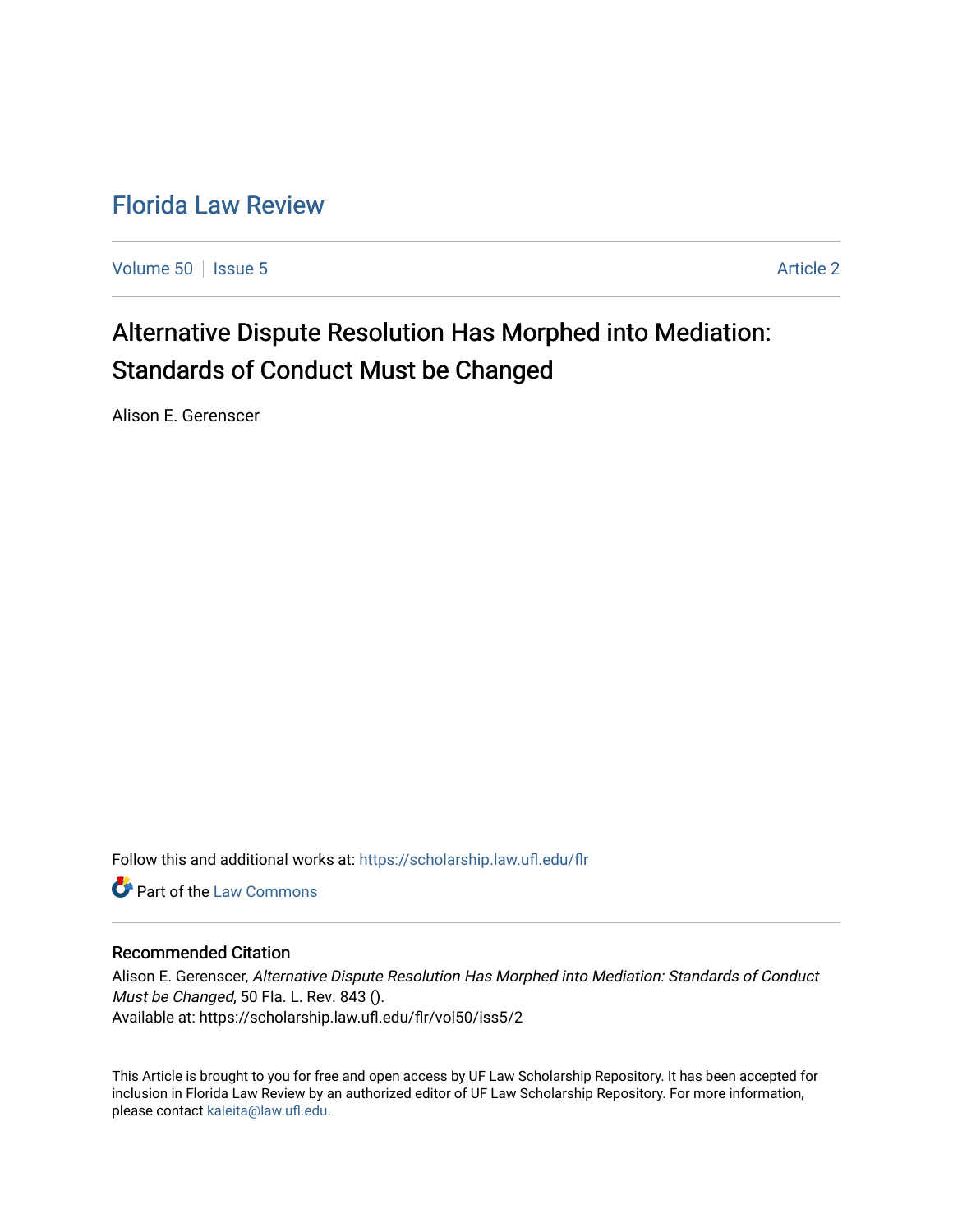# ALTERNATIVE DISPUTE RESOLUTION HAS MORPHED INTO MEDIATION: STANDARDS OF CONDUCT MUST BE CHANGED

# *Alison E. Gerencser\**

| T.  | STATUS OF MEDIATION 846                                                                                                                                                                                                                                               |
|-----|-----------------------------------------------------------------------------------------------------------------------------------------------------------------------------------------------------------------------------------------------------------------------|
| П.  |                                                                                                                                                                                                                                                                       |
| Ш.  | PROLIFERATION OF TYPES OF MEDIATION  852<br>A. Circuit Civil Mediation  853<br>C. County Civil Mediation  854<br>D. Florida Agricultural Mediation Service  855                                                                                                       |
| IV. | RECOMMENDED STANDARDS OF CONDUCT:<br>OVERARCHING STANDARDS  857                                                                                                                                                                                                       |
| V.  | SPECIFIC CODE OF CONDUCT SUGGESTIONS FOR<br>DISCRETE TYPES OF MEDIATION  860<br>A. Circuit Civil Mediation  860<br>C. County Civil Mediation  861<br>D. Florida Agricultural Mediation Service  862<br>E. Process Regulations  862<br>F. Professional Regulation  863 |
|     |                                                                                                                                                                                                                                                                       |

<sup>\*</sup> Lecturer, Associate Director of the Institute for Dispute Resolution, and Director of Florida's Agricultural Mediation Service, University of Florida College of Law. Professor Gerencser was the founding director of the Alachua County Mandatory Family Mediation Program and is mediation coordinator for Gator Teamchild which is a new addition to the Virgil Hawkins Civil Clinics at the University of Florida College of Law. Professor Gerencser is a member of the Florida Supreme Court appointed Mediator Certification Committee. Thanks to Robert Moberly, Diane Tomlinson, Pat Thomson, and Robin Davis for critiquing drafts of this article.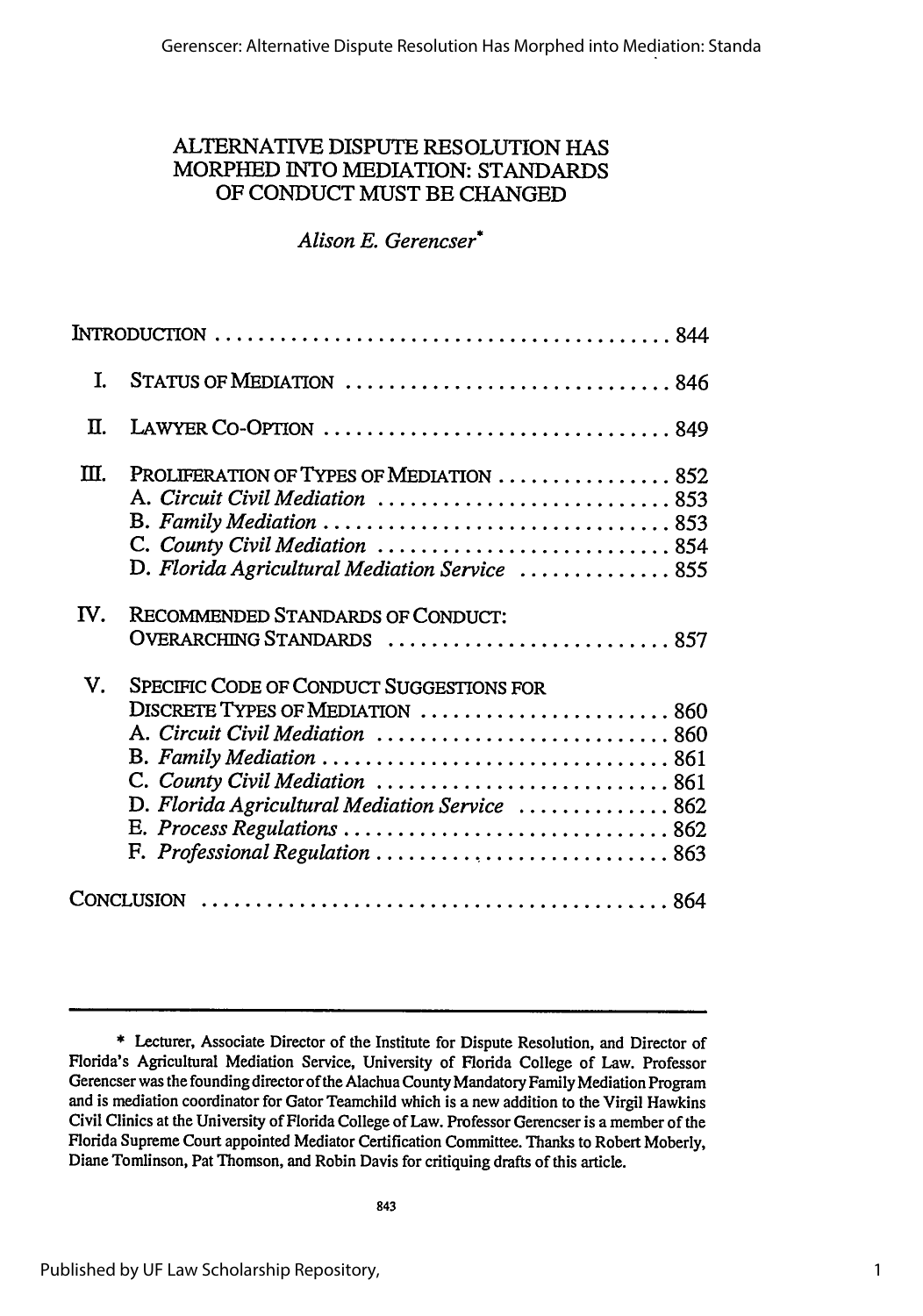#### *FLORIDA LAW REVIEW*

**[Vol.** *50*

## **INTRODUCTION**

Alternative Dispute Resolution  $(ADR)^1$  has been championed for years as a preferred alternative to litigation.2 Commentators have praised the benefits of various ADR methods<sup>3</sup>—such as negotiation—where the parties **"join...** in a dialogue to educate one another about their needs and interests **...** and create a solution."4 Other forms of ADR involve a third party. For example, in early neutral evaluation a disinterested person studies the case and provides an opinion as to its strengths and weaknesses.5 In arbitration, a neutral person, usually chosen **by** the disputants, is given authority to collect information, listen to all parties, and decide the case.<sup>6</sup> Arbitration can be either binding or nonbinding.<sup>7</sup> In summary trial, a neutral person, usually hired **by** both parties, listens to all of the evidence in a trial atmosphere and decides the outcome. In facilitation, an impartial third party provides guidance to design and manage the communication process.<sup>8</sup> Finally, in mediation, a neutral third

*1. See* Sharon Press, *Institutionalization: SaviororSaboteurofMediation?,* 24 *FLA.* ST. U. L. REV. 903, 903 (1998). "The use of... [mediation] has become so increasingly pervasive that the 'alternative' of ADR is . . . being dropped. . . ." Id. Instead terms such as "additional" or "appropriate" may be used. *Id.* Commentators have also stated that the term "ADR" is a misnomer. They recommend changing the acronym to DRA (Dispute Resolution Alternatives) because litigation should be considered only one of several methods to solve disputes. *See S.* Glenn Sigurdson, Speech at SPIDR Conference (Oct. 17, 1998).

*2. See, e.g., Note, Mandatory Mediation and Summary Jury Trial: GuidelinesforEnsuring Fair and Effective Processes,* 103 HARV. L. REV. 1086, 1086-87 (1990).

*3. See* CHRISTOPHER W. MOORE, THE MEDIATION PROCESS: PRACTICAL STRATEGIES FOR RESOLVING CONFLICT, at xiii **(2d** ed. 1996). *See generally* WILLIAM L. URY **ET** AL, GETrING **DISPUTES** RESOLVED (1988).

4. KATHRYN GIRARD & SUSAN J. KOCH, CONFLICT RESOLUTION IN THE SCHOOLS: A MANUAL FOR EDUCATORS 138 app. A (1996).

*5. See* Robert B. Moberly, *Mediator Gag Rules: Is It Ethicalfor Mediators to Evaluate or Advise?,* 38 **S.** TEx L. REV. 669, 670, 673 (1997). A recent Florida Advisory Ethics opinion addressed whether mediation could be described "as a dispassionate evaluation by a neutral third party."Id. at 673 (citing Fla. Mediator Qualifications Advisory Bd., Ethics Op. No. 95-007 (1995)). The issue was raised by a postcard sized advertisement that stated: "When the survival of your client's case requires a dispassionate evaluation by a neutral party, consider the benefits of an early mediation." Id. (quoting Fla. Mediator Qualifications Advisory Bd., Ethics Op. No. 95-007 (1995)). The opinion stated "that mediation and early neutral evaluation... are two separate and distinct resolution processes" and that "[i]t is misleading for mediators to advertise that they are providing evaluation services under the guise of mediation services." *Id.*

*6. See* GIRARD & KOCH, *supra* note 4, at 135; *see also* Joan B. Kelly, *Serving as a Special Master: A Multi-Faceted Dispute Resolution Process,* THE FAM. DISP. RESOL CONTINUUM (Ass'n of Fam. & Conciliation Courts, Madison, Wis.), Oct. 30, 1998, at 49 (unpublished conference program, on file with author).

*7. See id.*

*8. See* POLICY CONSENSUS INITIATIVE, STATES MEDIATING CHANGE: USING CONSENSUS ToOts IN NEW WAYS 2 (1998). This report describes the use of mediated approaches **by** state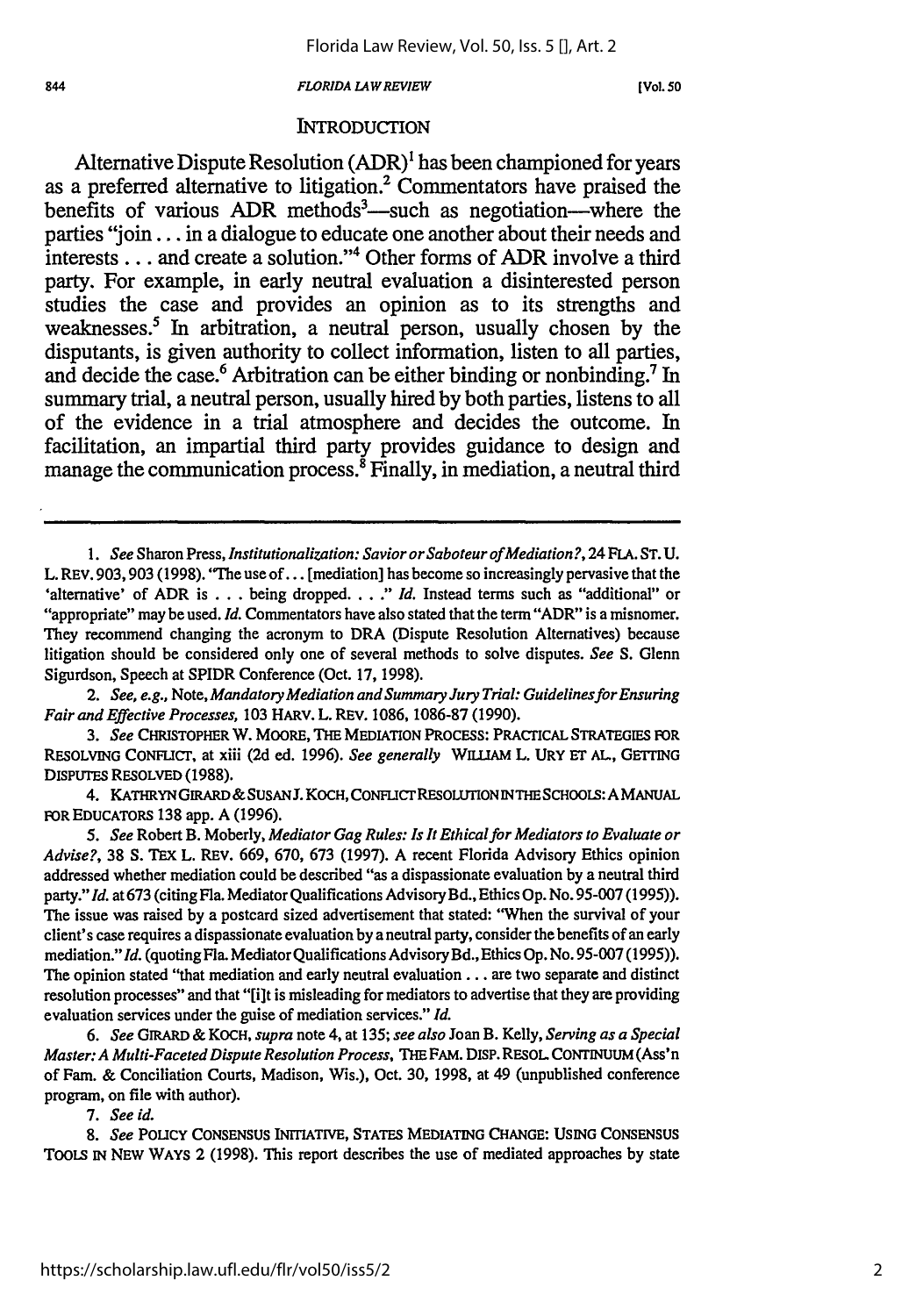19981

### *ADR MORPHS INTO MEDIATION*

person encourages and facilitates dispute resolution.9

Despite these distinct choices, the lines between and among various types of ADR blur into one choice, mediation.<sup>10</sup> Perhaps when ADR was first introduced, its myriad varieties were viewed discretely; mediation was a single point of light. Now, however, mediation is as multifaceted as a kaleidoscope.

Commentator David Strawn recently asked, "Should we have more than one form of mediation? One in which adversary process and principle is applied, with the expectation that the mediator will provide an unenforceable award? Another in which all the reasons for mediation's historical success are emphasized... **.""** I believe Strawn's question is, unfortunately, moot. Several types of mediation already exist.<sup>12</sup> I realize

10. See *MOORE,* supra note 3 at 18-19; Leonard L. Riskin, Understanding Mediators' Orientations, Strategies, and Techniques: A Gridforthe Perplexed, *I* HARv. NEGoTIATIONL.REV. 7, 8 (1996). The variety of mediator roles may include: (1) "opener of communication channels, who initiates communication," (2) "legitimizer, who helps all parties recognize the right of others to be involved in negotiations," (3) "process facilitator, who provides a procedure" and may chair the session, (4) "trainer, who educates novice, unskilled, or unprepared negotiators in the bargaining process," (5) "resource expander, who provides procedural assistance **...** and links them to outside experts," (6) "problem explorer, who enables people in dispute to examine a problem and look for options," (7) "agent of reality who helps" facilitate a "reasonable settlement and questions and challenges parties who have.., unrealistic" expectations, (8) "scapegoat, who may take some of the responsibility or blame," and (9) "leader, who takes the initiative to move the negotiations forward." MOORE, supra note 3, at 18-19.

The current discussion of mediation centers on whether it should be evaluative or facilitative, or somewhere on a continuum between these two points. See John W. Cooley, Mediation Magic: Its Use andAbuse, 29 LOY. U. **CHI.** L.J. 1 (1997); Kimberlee K. Kovach, What Is Real Mediation, and Who Should Decide?, DISP. RESOL. MAO., 1996, at 5 (asking what is mediation, settlement brokering, and case evaluation, and deciding that additional research is needed); Carrie Menkel-Meadow, When Dispute Resolution Begets Disputes of Its Own: Conflicts Among Dispute Professionals, 44 UCLA L. REV. 1871, 1887 (1997); Riskin, supra, at 17; Deborah L. Levi, Note, The Role of Apology in Mediation, 72 N.Y.U. L. Rev. 1165, 1169-70 (1997).

11. David Strawn, Does a Mediator Have an Affirmative Duty to Assure That Consent to Settle Is Truly Informed, JUST RESOLUTIONS, Jan. 1998, at 1, 7.

*12.* See *MOORE,* supra note 3, at4l. Moore describes five types of mediators. (1) The "Social Network Mediator" has "[p]rior and expected future relationship[s] to [the] parties [and is] tied into their social network;" thus, "promoting... long-term relationships between parties." Id. at 42. (2) The "Benevolent Mediator" "[m]ay or may not have a... relationship with [the] parties" and is

officials through case studies that involve negotiation, mediation, and work group facilitation. See also Janice M. Fleischer & Zena D. Zumeta, Group Facilitation, DISP. RESOL. MAG., Summer 1998, at 4 (describing group facilitation as a new way to address problems collaboratively and avoiding conflict).

<sup>9.</sup> FLA. STAT. § 44.1011(2) (1997) defines mediation as "a process whereby a neutral third person called a mediator acts to encourage and facilitate the resolution of a dispute between two or more parties." FLA. STAT. § 44.1011(2)(1997). See generally John G. Mebane III, Comment, An End to Settlement on the Courthouse Steps? Mediated Settlement Conferences in North Carolina Superior Courts, 71 **N.C.** L. REV. 1857 (1993) (describing the mediation process).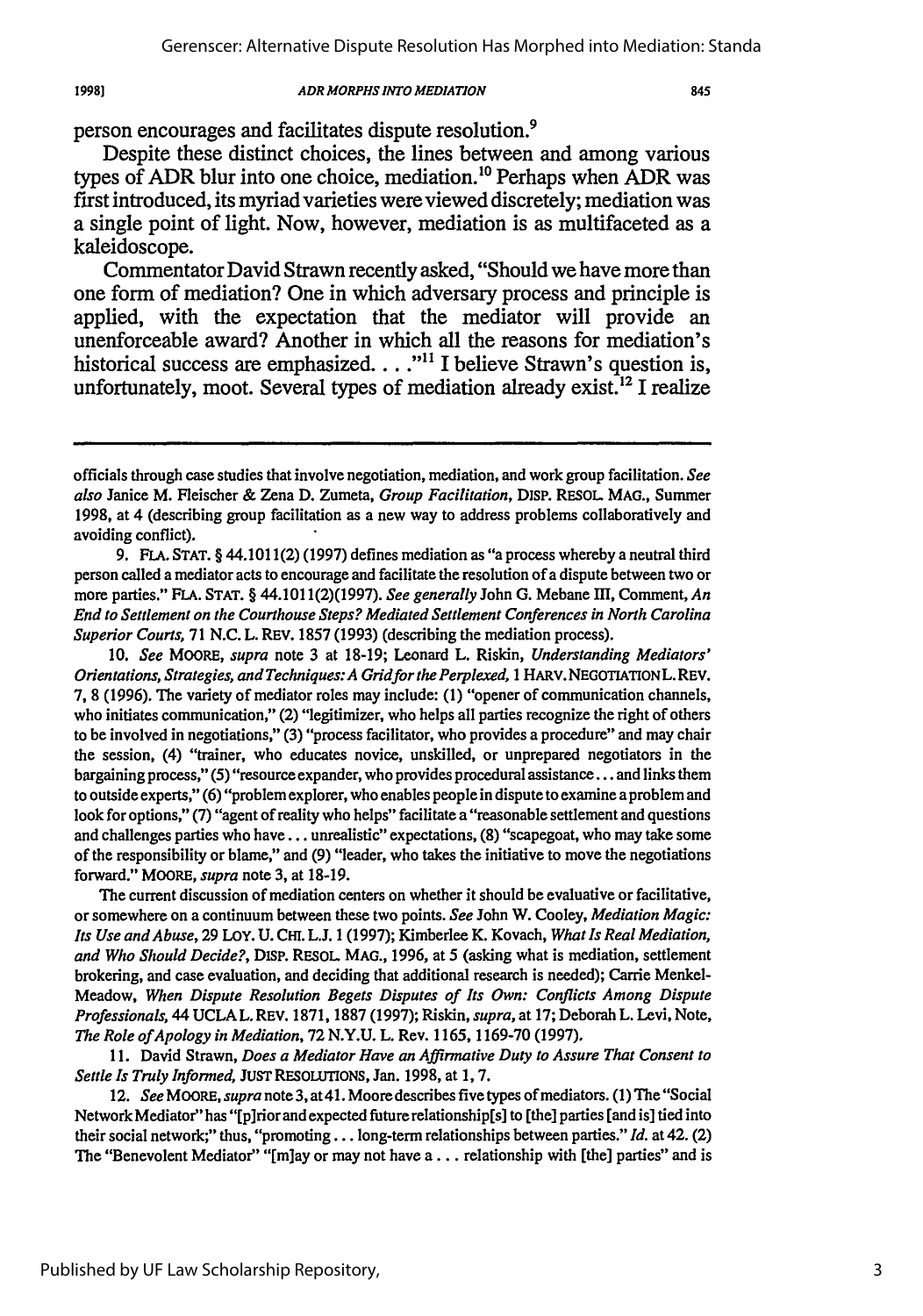#### *FLORIDA LAW REVIEW*

846

many in the mediation profession harbor serious reservations about recognizing the myriad faces of mediation. Nevertheless, we need to recognize that the morphing of ADR into mediation is occurring.

This morphing of ADR into mediation is caused by three parallel developments that have occurred over the last ten years. First, the term "mediation" was used generally as an all-purpose term for ADR. Second, mediation was co-opted by the legal profession, and third, there was a proliferation of types of mediation.

Because "mediation" may now reference any form of ADR, standards of professional conduct for mediators should be changed.<sup>13</sup> While any overarching standards must be very general to accommodate all facets of mediation, states should develop specific standards for discrete types of mediation. In addition, standards that control the mediation process are needed. Process standards may include: (1) identifying and naming the form of mediation being provided; and (2) ensuring that all parties involved in the mediation know exactly what type of mediation will be employed by having all parties sign an agreement before the mediation. Furthermore, both courts and professions that provide mediators should promulgate regulations for mediation.

After discussing the status of mediation in general and its co-option by the legal profession, this article will review four types of mediation programs found in Florida that exemplify the proliferation of mediation. They include circuit civil, family, county, and agricultural mediation. This article then reviews Florida's efforts to establish a comprehensive regulation of mediation practice. This article concludes that because of ADR's morphing into mediation, an overarching regulation will not be sufficient. Finally, this article recommends specific standards for discrete types of mediation, suggests process standards for mediation, and discusses professional regulations.

# I. STATUS OF MEDIATION

The morphing of ADR into mediation is evident in the general use of the term "mediation."<sup>14</sup> For instance, on an episode of the program

generally impartial. *Id.* (3) The "Administrative/Managerial Mediator" "[g]enerally has [an] ongoing authoritative relationship[] with the parties [both] before and after [the] dispute; thus often "[h]as authority to advise, suggest, or decide." *Id.* (4) The "Vested Interest Mediator [h]as either a current or expected future relationship;" thus "[s]eeks solution[s] that meet[] mediator's interests and **...** those of a favored party." *Id.* **(5)** The "Independent Mediator" is "neutral ... regarding relationships;" thus seeks a "solution developed by the parties" that is jointly acceptable. *Id.*

<sup>13.</sup> *See, e.g.,* Robert B. Moberly, *Ethical Standards for Court-Appointed Mediators and Florida's Mandatory Mediation Experiment,* 21 **FLA. ST.** U. L. REV. 701, 706 (1994).

<sup>14.</sup> *See, e.g.,* **ROBERTA. BARUCH BUSH** *&* **JOSEPH** P. FOLGER, **THE** PROMISE **OF MEDIATION:** RESPONDING TO CONFLICT THROUGH EMPOWERMENT AND RECOGNITION 15-20 (1994) (stating there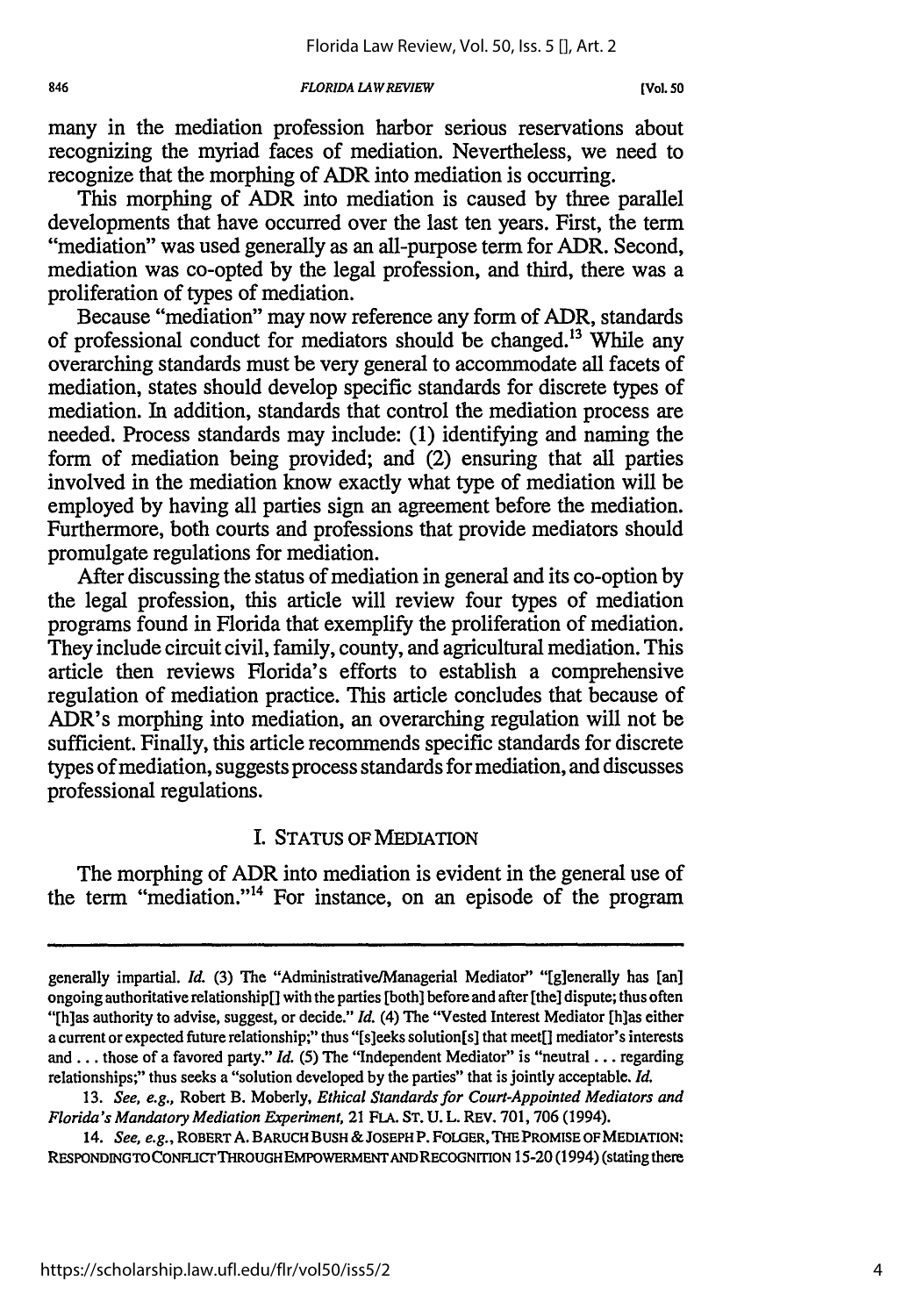847

*Seinfeld,* Kramer and Elaine were arguing over a bicycle. **"** Jerry suggested "mediation," and Elaine and Kramer agreed to "mediate."<sup>16</sup> Instead of visiting a neutral facilitator, Elaine and Kramer visited Newman, and Newman, acting as an arbitrator, decided their dispute.<sup>17</sup>

**A** recent article in *Time* magazine stated that, "[a] tough mediator might be able to force the necessary concessions."<sup>18</sup> Time appeared to reference an arbitrator rather than a neutral facilitator. Kofi Annon, Secretary General of the United Nations recently mediated a crisis with Iraq over U.N. weapons inspection.<sup>19</sup> Mistaking a mediator for a hearing officer, a local newspaper ran a headline stating, "Mediator will hear issue over turnpike route."<sup>20</sup> Another, similarly inaccurate headline in our paper read, "Mediator to force union, U S West to talk."<sup>21</sup> When the City of Gainesville recently hired a "mediator" to help settle a dispute between a bar owner and the city over an ordinance banning nudity, the "mediator" represented the city and negotiated with the bar owner, rather than serving as a neutral facilitator.<sup>22</sup>

Initially, mediation was defined as facilitation of dispute resolution **by** a neutral third party.<sup>23</sup> The undefined word in the definition is "facilitation." Does facilitation mean that the neutral party-the mediator—merely conveys information from party to party? Or can the

*15. See Seinfeld: The Seven* **(NBC** television broadcast, Feb. 1, 1996).

16. *See id.*

17. *See id.*

18. Massimo Calabreisi, *Kosovo Smolders,* TIME, May 11, 1998, at 37, 38.

20. Bruce Ritchie, *Mediator Will Hear Issue Over Turnpike Route, GAINESVILLE* **SUN, Jan** 26, 1997, at lB.

21. *Mediator to Force Union, US West to Talk,* **GAINSVIU.E** SUN, Aug. **23,** 1998, 3A, col. 6. The article goes on to say that "[a] federal mediator ordered US West and its employees' union to return to the bargaining table as the strike affecting the phone company's service in **13** states enters its second week." *Id.*

22. Interview with Paula DeLaney, Mayor of Gainesville, Florida, in Gainesville, Fla. (Sept. 20, 1998). *Cf.* **BARBARA** GRAY, **COLLABORATING** 165 (1989) (stating that "mediators ... are typically not totally disinterested parties").

**23.** *See, e.g.,* **FLA. STAT.** § 44.101 (Supp. 1994).

19981

are many ways to describe mediation, including facilitative, evaluative, and transformative). Mr. Bush has been very interested in the conflict between promoting party self-determination through facilitative mediation and employing directive interventions. *See* Robert A. Baruch Bush, *The Dilemmas of Mediation Practice: A Study of Ethical Dilemmas and Policy Implications,* 1994 **J.** DISP. RESOL **1,** 44-45; *see also* Lela P. Love, *The Top Ten Reasons Why Mediators Should Not Evaluate,* 24 **FLA. ST. U.** L. REV. 937 (1997) (listing and discussing the problems of evaluation in mediation).

*<sup>19.</sup> See* Tom Masland, *Hardly a Hero's Welcome,* NEWSWEEK, May 18,1998, at45; *see also* Moore, *supra* note 3, at 50 (stating that "the clearest examples of vested interest mediators... are **...** found in the international arena," using Kissinger during the "Arab-Israeli disengagement negotiations in August 1975" and Carter in the Camp David Egyptian-Israeli peace talks as examples).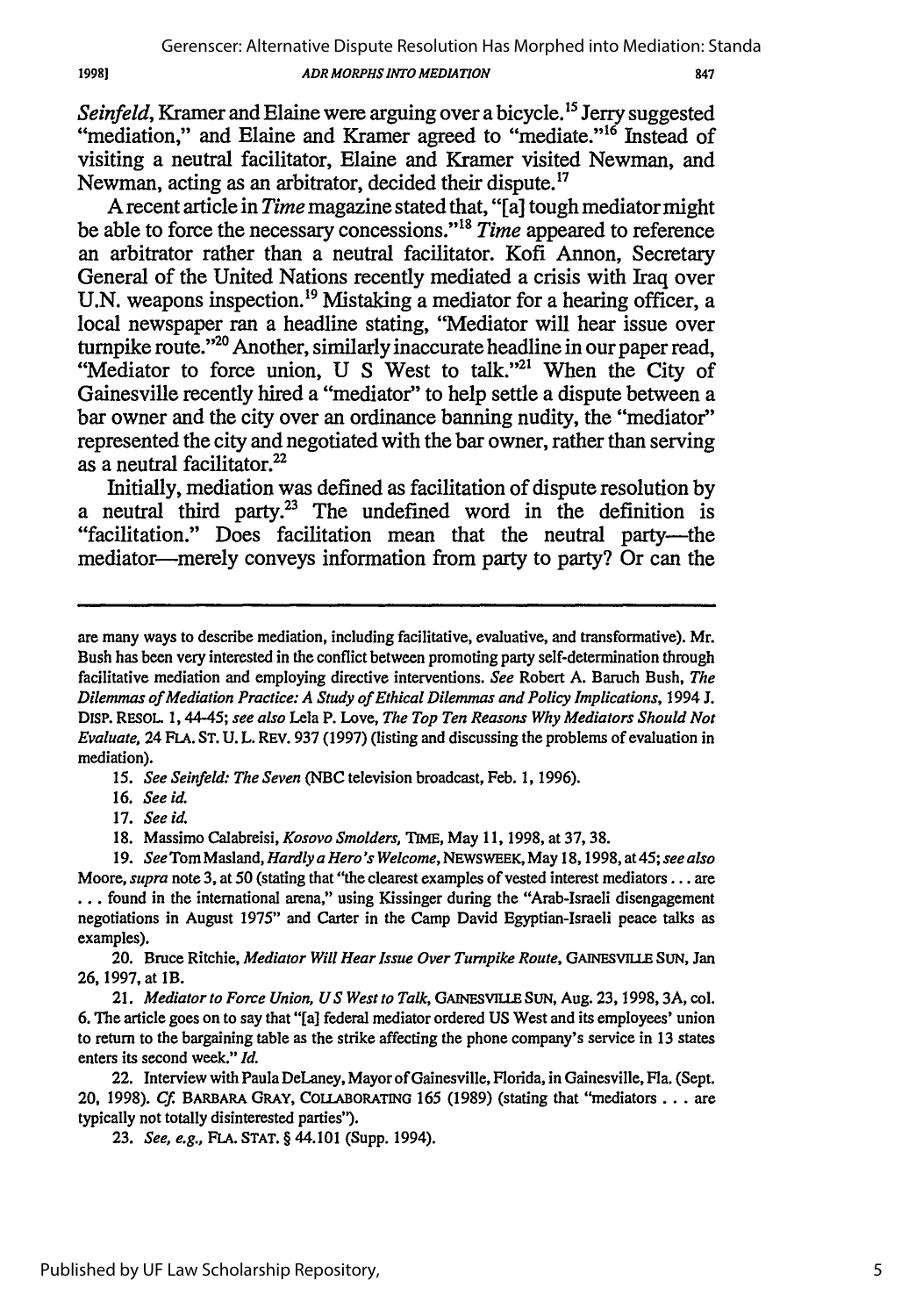## *FLORIDA LAWREVIEW* Florida Law Review, Vol. 50, Iss. 5 [], Art. 2

mediator be evaluative<sup>24</sup> or provide information<sup>25</sup> about such things as alternative programs, existing statutes, or child support guidelines? Can the mediator give advice regarding the status and probable outcome of the case?

The issue of what "facilitation" includes is highly controversial, and has been debated by scholars on all sides.<sup>26</sup> Commentator Leonard L. Riskin identified the "bewildering variety of activities that fall within the broad, generally-accepted definition of mediation."<sup>27</sup> Riskin discussed the confusion and contention surrounding the issue of evaluative versus facilitative mediation.28 He found the confusion "especially pernicious because many people do not recognize it; they describe one form of mediation and ignore other forms, or they claim that such forms do not truly constitute mediation."<sup>29</sup> Riskin developed classifications based on the goals of mediation and the mediator's activities." Thus, he developed a continuum with strategies and techniques that promote negotiation on one end and strategies and techniques for evaluation on the other.<sup>31</sup>

25. *See Moberly, supra note 5,* at **675.** Professor Moberly first distinguishes between giving "legal advice" which is usually not permitted, and giving "legal information" which is generally allowed. *Id.* Florida rules provide that a mediator may give "information that a mediator is 'qualified by training or experience to provide."" Id. at 676 (quoting FLORIDA RULES FOR CERTIFIED **AND** COURT-APPOINTED MEDIATORS Rule **10.090 (1992)).**

**26.** *See* Samuel **J.** Imperati, *Mediator Practice Models: The Intersection of Ethics and Stylistic Practices in Mediation,* **33** WIELAMETrE L. REV. **703 (1997);** Riskin, *supra* note **10,** at **9.**

**27.** *See* Riskin, *supra* note **10,** at **8.**

**28.** *See id.* (citing James Alfini & Gerald **S.** Clay, *Should Lawyer-Mediators Be Prohibited from Providing LegalAdvice orEvaluations?,* DISP. RESOL **MAG.,** Spring 1994, at **8).** Clay argues that effective mediation "almost always requires some analysis," but Alfini disagrees arguing that "legal advice or evaluations" "should be prohibited." *See id.*

**29.** *Id.* (finding that proponents of one mediation orientation sometimes disdain other orientations) (citing Susan **S.** Sibley, *Mediation Mythology,* **9 NEG. J.** 349, **352 (1993)).**

**30.** *See id.* at **17.**

**31.** *See id.; see also* Jeffrey Krivis & Barbara McAdoo, *A Style Index for Mediators,* **15** ALTERNATIVES TO HIGH COSTS LITIG. 164, **164-68 (1997)** (providing a test that will help the mediator classify the mediator's style); Ellen Waldman, *Seeking ClarityforEthicalADR Practice,* 15 ALTERNATIVES TO **HIGH COST LITIG. 137, 137 (1997)** (stating there are "numerous dichotomous approaches to **...** mediation [such as]: bargaining vs. therapeutic, directive vs. passive, broad vs. narrow, aggressive vs. regular, settlement vs. transformative, and evaluative vs. facilitative").

The director of the Iowa Agricultural Mediation Program suggests an additional mediator duty.

<sup>24.</sup> *See* Moberly, *supra* note **5,** at **670.** Professor Moberly discusses the spectrum of commentators, including Dean James Alfini, who "states that lawyer-mediators should be prohibited from offering legal advice." *Id.* at 670. Professors Kimberlee Kovach and Lela Love find "[e]valuative mediation is an oxymoron." *Id.* (citing Kimberlee K. Kovach & Lela P. Love, *Evaluative Mediation Is an Oxymoron,* 14 ALTERNATIVESTOHIGHCOSTSLITIG. 31(1996)). On the spectrum's opposite end are commentators who support evaluation. Mediator Gerald Clay argues that effective mediation requires mediator analysis of each party's position. *See id.* Professor Moberly concludes that evaluative mediation should not be "considered unethical under all circumstances, with all parties, and in every mediation." Moberly, *supra* note **5,** at **671.**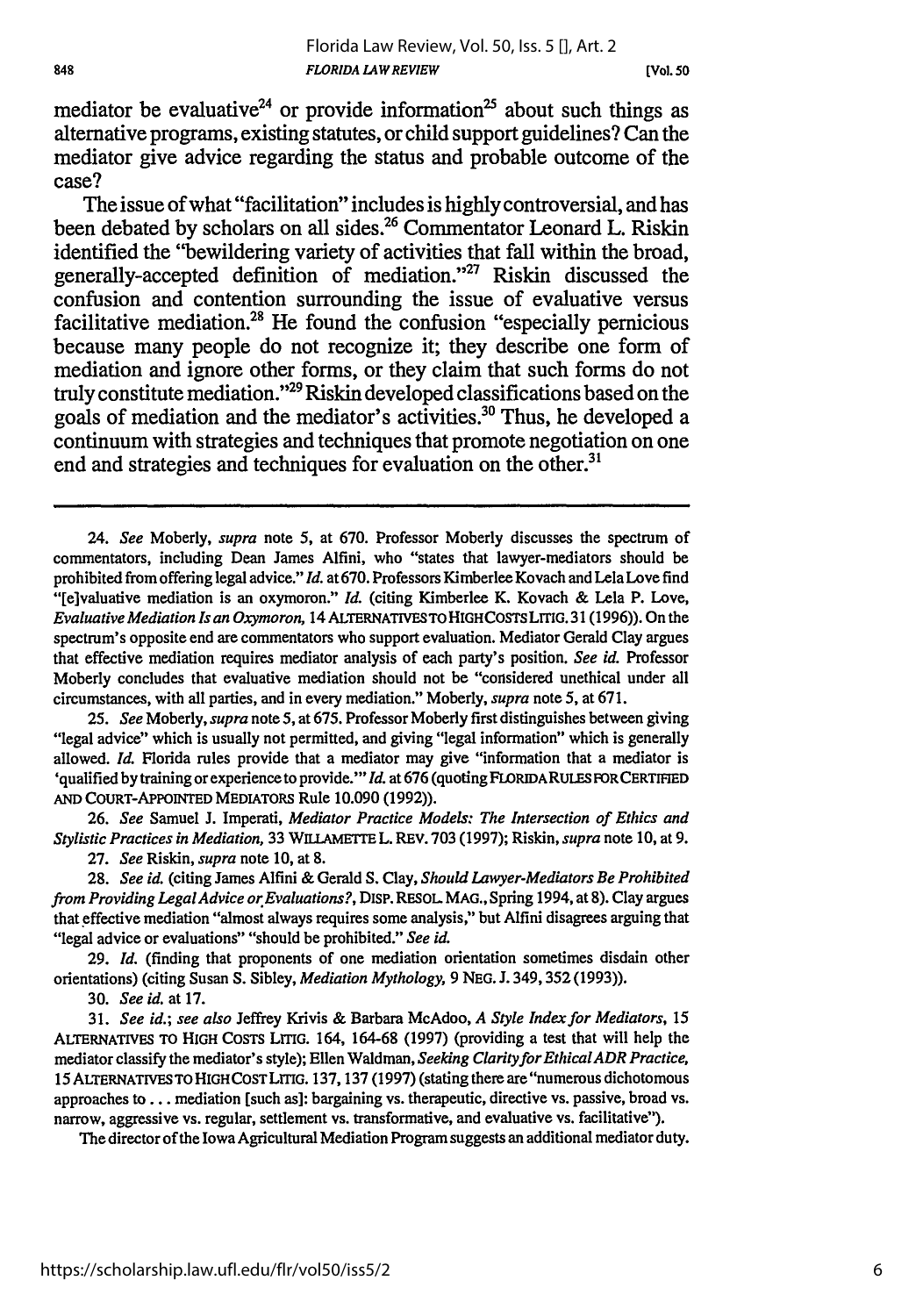Professor Robert Baruch Bush echoed this position in a proceeding sponsored **by** the *Ohio State Journal of Dispute Resolution.32* He found a growing body of research "on the actual practice of mediation" suggests, that "despite... [its] image... reflecting self-determination and **a...** humanistic face, actual practice follows more of a problem-solving, ... technocratic approach,... [which is] a directive approach to the process".<sup>33</sup>

# **I.** LAWYER Co-OPTION

Mediation has been co-opted **by** legal advocates and become part of the adversary process, often providing "liti-mediation" where lawyers see mediation as merely a step in the litigation process.34 **A** colleague of mine recently "won" a mediation. **A** recent "Practice Tips" in *Just Resolutions,* the publication of the Dispute Resolution Section of the American Bar Association was entitled, "Advocacy in Mediation: Ten Pointers for Success."<sup>35</sup> An advertisement in a subsequent issue invited readers to a one-day program that would teach them "How to Win With Mediation."<sup>36</sup> The presentation included: "Mediation Advocacy: Preparation and Performance for You and Your Client . . . Heavy Hitters-Learn the Secrets of Making ADR a Success; and Hot Ethical Issues Faced **by** Advocates in Mediation."<sup>37</sup> Courses in mediation advocacy are offered.<sup>38</sup> Finally, the Dispute Resolution Section of the American Bar Association is "developing a moot court competition for advocates in mediation!" $39$ 

32. *See* James Alfini et al., *What Happens When Mediation Is Institutionalized?: To the Parties, Practitioners and Host Institutions,* 9 OHIO **ST.** J. OFDisp. RESoL 307, 309 (1997).

33. *Id.* at **310.**

34. John Lande, *How Will Lawyering and Mediation Practices Transform Each Other?,* 24 FLA. ST. U. L. REv. 839, 841 (1997).

He believes mediators should encourage agreements that the parties will comply with after the mediation. *See* Interview with Mike Thompson, Director of Iowa Agricultural Mediation Program, in Atlanta, Ga. (July 9, 1998).

**<sup>35.</sup>** David Hoffman, *Advocacy in Mediation: Ten Pointersfor Success,* JUSTRESOLUTIONS, Oct. 1997, at 8. The ten pointers include: (1) Design the process **by** carefully selecting the mediator, and scheduling properly; (2) Prepare; (3) "File a brief position paper with the mediator," (4) "Protect confidentiality;" (5) "Set a friendly, cooperative (but persuasive) tone;" (6) "Ask questions;" (7) "Principled negotiation-focus on interests, not positions;" (8) "Documents and exhibits speak louder than words. (Show the mediator the key document);" (9) Let the client talk  but decide in advance whether in joint or caucus sessions;" and (10) "Bring a draft settlement agreement to the mediation and get it signed." *Id.*

<sup>36.</sup> *See* JUST RESOLUTIONS, Jan. 1998, at 5.

<sup>37.</sup> *Id.*

<sup>38.</sup> *See* Carrie Menkel-Meadow, *Introduction: What Will We Do When Adjudication Ends? A Brief Intellectual History of ADR,* 44 UCLA L. REV. 1613, 1615-16 (1997).

<sup>39.</sup> Kimberlee K. Kovach, *New Ethics for the New Lawyer Fitting the Standards to the Process,* Disp. RESOL MAG., Winter 1997, at 2.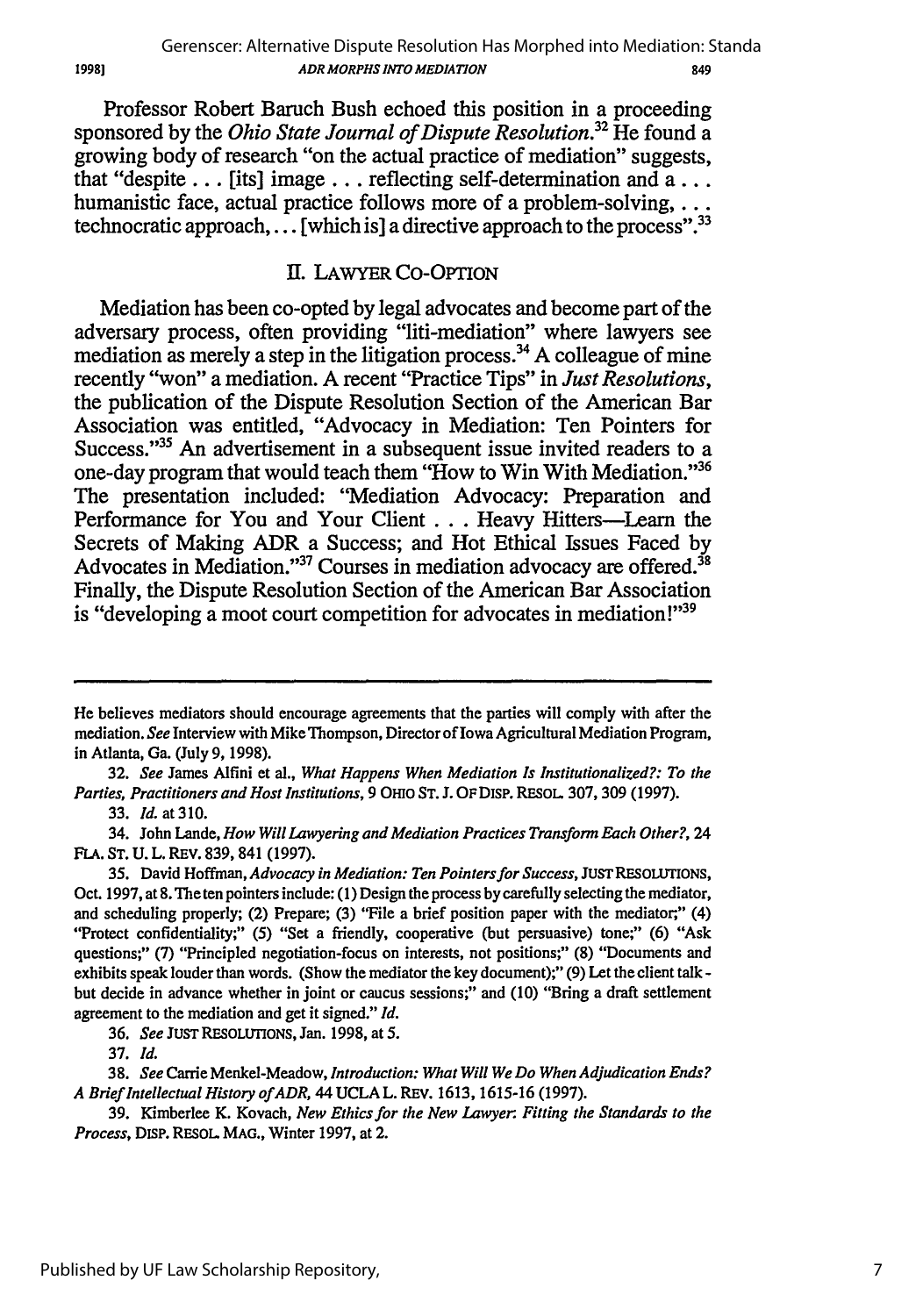## *FLORIDA LAWREVIEW* Florida Law Review, Vol. 50, Iss. 5 [], Art. 2

**[VOL 50**

In Florida, a mediation is called a "hearing"<sup>40</sup> or an "arbitration."<sup>41</sup> Michigan has an interesting form of evaluative mediation.<sup>42</sup> A panel of three attorneys reviews the case and determines a settlement value.43 If the plaintiff does not accept this value and the case goes to trial, the judgment must be ten percent higher than that recommended by the panel.<sup>44</sup> If it is less than ten percent, the plaintiff must pay the other party's costs.<sup>45</sup> Ohio now offers "Super Mediation," where a magistrate not assigned to the discrete case undergoing mediation assists the parties in making informed decisions. The magistrate may opine, **"IfI** were hearing this case, based on what I have heard, I would decide . . . .<sup>46</sup> In California, mediationarbitration is used; if the parties do not reach agreement, the mediator makes a recommendation to the court.<sup>47</sup> Similarly, in New York, citizen dispute centers may use either mediation or mediation-arbitration. 48 Thus, by employing arbitration or mediation-arbitration as mediation, the legal process has propelled mediation beyond the evaluative-facilitative continuum.<sup>49</sup>

41. In the First District State Attorneys office, juvenile mediations are called arbitrations. Interview with Marci Levin Goodman, Assistant State Attorney for the First District of Florida, in Gainesville, Fla. (Sept. 17, 1998).

42. *See* MICH. R. Civ. P. 2.403-.404.

43. *See id.* at 2.403 (D), (K).

*44. See id.* at 2.403 (0).

45. *See id.;* conversation with Doug VanEpps, Director, Community Dispute Resolution Program, Mich. (June 29, 1998).

46. Teresa M. Kosier & Cynthia A. Schuler, *The Process of a "Super-Mediation*, "THE FAM. DisP. RESOL. **CONTINUUM** (Ass'n of Fam. & Conciliation Courts, Madison, Wis.), Oct. 30, 1998, at 107, 109 (unpublished conference program, on file with author). Florida's proposed committee notes for rule 10.031 provide in part: "On occasion, a mediator may be requested to serve as a decision-maker. Compliance with this request results in a change in the dispute resolution process impacting self-determination, impartiality, confidentiality, and other ethical standards. Before providing decision-making services, therefore, the mediator shall ensure that all parties understand and consent to those changes." (quoting FLORIDA RULES FOR CERTIFIED AND COURT-APPOINTED MEDIATORS Rule 10.031 (1992)).

47. *See* Alfini, et al., *supra* note 32, at 311.

48. *See id.*

49. *See, e.g.,* James Alfini, *Trashing, Bashing and Hashing It Out: Is This the End of "Good Mediation"?,* 19 FLA. **ST.** U. L. REV. 47,66-73 (1991) (exploring mediation strategies); Kenneth Kressel et al., *The Settlement Orientation vs. The Problem-Solving Style in Custody Mediation,* 50 J. Soc. ISSUEs 67, 72, 75 (1994) (setting out "settlement-oriented" mediation style and "problemsolving" style for custody mediation); Susan Sibley & Sally Merry, *MediatorSettlement Strategies,* **8** LAw & POL'Y **7,** 19 (1986) (suggesting "bargaining" and "therapeutic" styles of mediator behavior).

<sup>40.</sup> Mediation is called a "hearing" in Jacksonville, Florida. Interview with Claudia Wright, in Orlando, Fla. (June 18, 1998). Ms. Wright mediates for the State Attorney's Office in Jacksonville. She described a process where the "hearing" officer/mediator conducts victimoffender mediations and provides participants with a list of solutions from which the participants can choose. *See id.*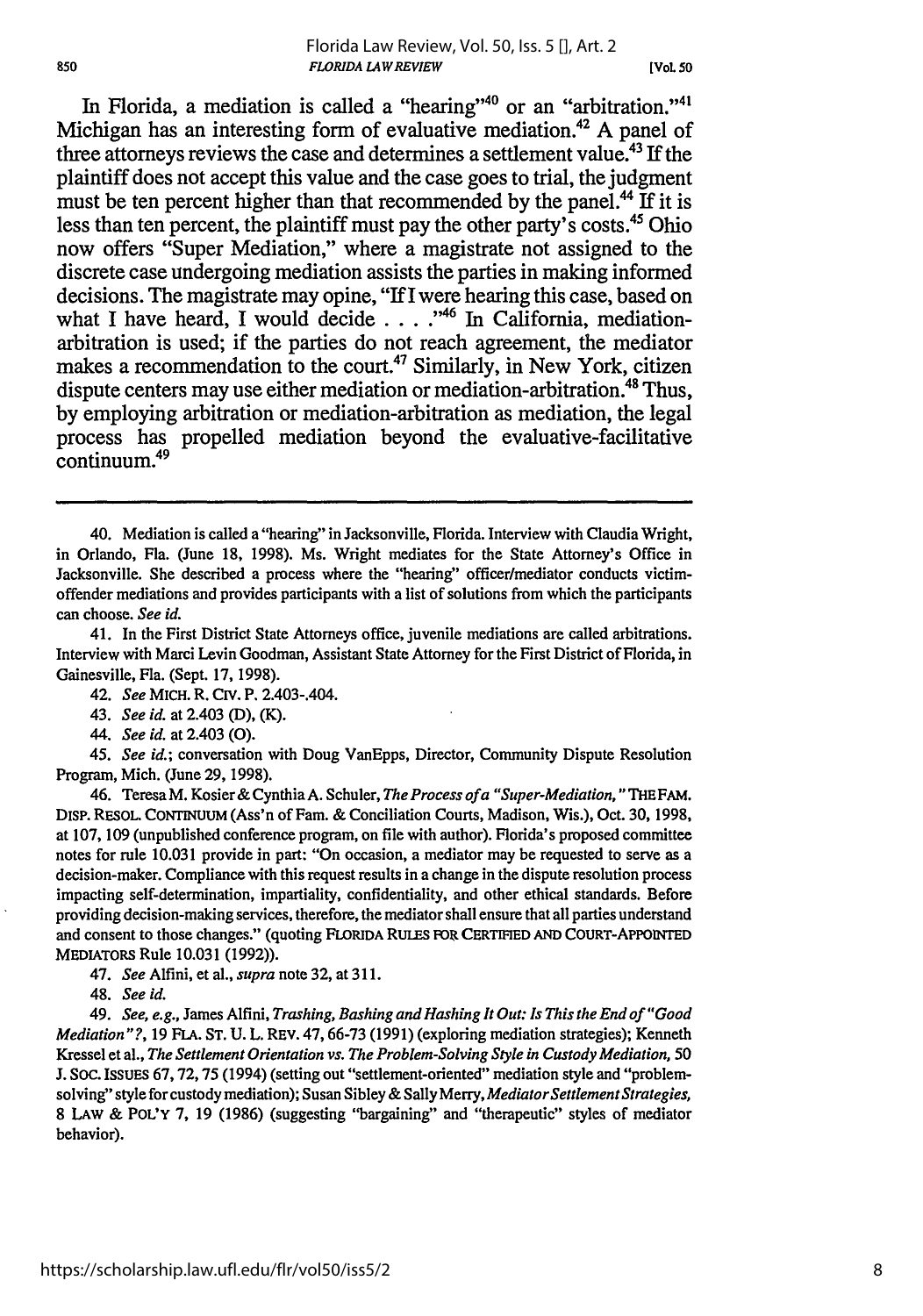Lawyers are often involved in mediation. The practice of law is a business and this affects their involvement. Professor Jonathan Hyman writes that lawyers must be fully involved in changes to the mediation process.<sup>50</sup> Professor Hyman also noted that lawyers reported that seventy percent of the cases they experienced settled **by** positional, not problemsolving methods.<sup>51</sup> He points out that there is substantial risk that lawyers will keep replicating the same things they have always done and take control of the new system.<sup>52</sup>

Just how do lawyers approach the mediation process? There are no clear guidelines.<sup>53</sup> Commentator Carrie Menkel-Meadow argues that there has been a"'co-option of some of the original goals of ADR with strategic use **by** advocates seeking to maximize client gain' or **by** courts [wishing] to clear their dockets." 54 Specifically, although mediation offers an "interestbased collaborative approach,"<sup>55</sup> settlements may be "entered into coercively and secretly without the protection of the rule of law."<sup>56</sup>

Zealous advocacy may not mix well with the concept of creative solutions and the goal of joint rather than individual gains. Good lawyering tactics may damage the potential of resolution in mediation.<sup>57</sup> Scholars argue that advocates and other parties participating in this new process were expected to automatically change their behavior to conform to the new process.<sup>58</sup> Thus, the behavior of lawyers co-opted mediation and

*52. See id.*

19981

*53. See* Frank Evans & Teresa Stanton Collett, *The Lawyer's Duties and Responsibilities in Dispute Resolution,* 38 S. **TEX.** L. REV. 375, 376 (1997) (noting that lawyers "are among those involved in creating **[]** new methods and procedures" for mediation); Kimberlee K. Kovach, *Good Faith in Mediation-Requested, Recommended, orRequired?A New Ethic,* 38 S.TEx. L. REv. 575, 579 & n.30 (1997) (citing ERICR. GALTON, REPRESENTING CLIENTS INMEDIATION at vii-xi (1994) as a source providing help to trial lawyers in the mediation process). *See generally* **JOHN** S. MURRAY **ET AL,** PROCESSES OF DISPUTE RESOLUTION: THE ROLE OF LAWYERS (2d ed. **1996)** (focusing on the role of lawyers in alternatives to litigation, such as negotiation, mediation and arbitration); Carrie Menkel-Meadow, *Ethics in Alternative Dispute Resolution: New Issues, No Answers from the Adversary Conception of Lawyers' Responsibilities,* 38 **S.** TEX. L. REV. 407 (1997) (discussing at length the problems of adversaries and mediation); David Plimpton, *Mediation of Disputes: The Role of the Lawyer and How Best to Serve the Client's Interest,* 8 ME. B.J. 38, 40-44 (1993) (discussing the evolving role of ADR and providing a brief overview of various ADR options to help focus the role of the lawyer in mediated dispute).

*54. See* Robert Schuwerk, *Reflections on Ethics and Mediation,* 38 **S.** TEX. L. REV. 757 (1997) (quoting Menkel-Meadow, *supra* note 53, at 418).

55. Kovach, *supra* note 53, at 581.

56. Schuwerk, *supra* note 54, at 758.

57. *See, e.g.,* Kimberlee K. Kovach, *Lawyer Ethics in Mediation: Time for a Requirement of Good Faith,* DISP. RESOL MAO., Winter 1997, at 9; Edward F. Sherman, *"Good Faith" Participation in Mediation: Aspirational,* **Not** *Mandatory,* DISP. RESOL **MAG.,** Winter 1997, at 14.

*58. See* Kovach, *supra* note 53, at 579-80.

*<sup>50.</sup> See* Alfini et a]., *supra* note 32, at 323.

*<sup>51.</sup> See id. at 324.*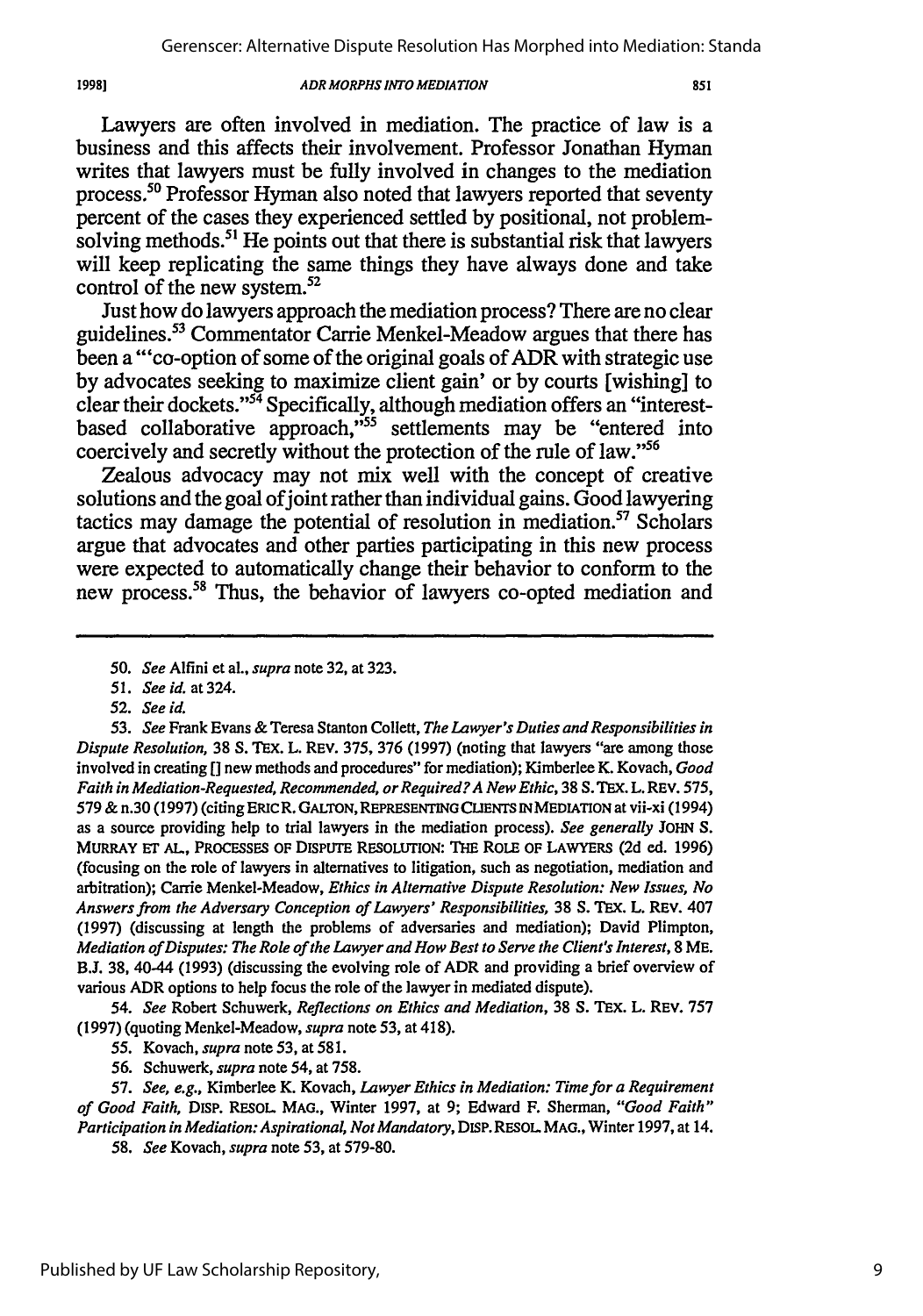*FLORIDA LAWREVIEW*

*[Vol. 50*

hastened the morphing of ADR into mediation.

## III. PROLIFERATION OF TYPES OF MEDIATION

Many different issues are mediated. Because Florida is a national leader in the development of mediation, I will use Florida as a model to demonstrate mediation's proliferation. Mediation has been utilized **by** Florida's courts for over twenty years.59 Through July **1997,** at least **9761** individuals have completed the Supreme Court of Florida's "certified mediation training programs."<sup>60</sup> The Supreme Court of Florida has mediation training programs.' '60 The Supreme Court of Florida has "certified **1858** county mediators, **1633** family mediators, and **1903** circuit mediators."<sup>61</sup> More than 76,000 mediations were held in Florida in 1996.<sup>62</sup> Discrete types of mediation found in Florida include circuit, family, county, and agricultural.63 These are discussed below.

**60.** *See* SHARON PRESS **ET AL.,** FLORIDA MEDIATIoN/ARBITRATION PROGRAMS: A COMPENDIUM, at v (10th ed. 1997).

61. *See id.*

62. *See id.* at vii.

63. *See id.* For discussion of agricultural mediation, see *infra* notes 73-88 and accompanying text. Another type of mediation is the Citizen Dispute Settlement (CDS) Program which is "connected to state attorneys' offices, the courts, private non-profit corporations, or local bar associations." *See* PRESS **ETAL,** *supra* note 60, at 44. Referrals may "come from a variety of sources including law enforcement agencies, state attorneys' offices, the courts or individuals." *Id.* The parties do not have to pay a court filing fee to bring a case to a **CDS.** *See id.* Most parties do not employ attorneys for **CDS** mediation. *See id.* Furthermore, "[t]here are no formal educational or experiential requirements for **CDS** mediators." *Id.* They are "generally volunteers.., from varied backgrounds." *Id.*

Mediation is also used in dependency mediations which

provide an opportunity for the parents, social services counselors for the Department of Health and Rehabilitative Services, guardians ad litem, attorneys for parents and agencies, and other key participants (such as relatives) to engage in a facilitated discussion about the case. There are no restrictions on the... issues... [that may] be addressed during a mediation and parties may come to either partial or full agreement on [issues such as:] child placement; custody; terms of a case plan; visitation; [abuse or neglect determinations;] medical or therapeutic treatment; child support; independent living for teens; and long term foster care.

*Id.* at 109. Mediators must complete a 40-hour course certified by the Supreme Court of Florida. *See id.* at 206.

*<sup>59.</sup> See* Sharon Press, *Building and Maintaining a Statewide Mediation Program: A View from the Field,* 81 KY. L.J. 1029, 1042 (1992-93). Mediation was used to resolve "minor" criminal and civil cases in the 1970s. *See* Alfini et al., *supra* note 32, at 50-51. In 1975, Florida's first courtconnected mediation programs were established to resolve community disputes. *See* Press, *supra,* at 1042.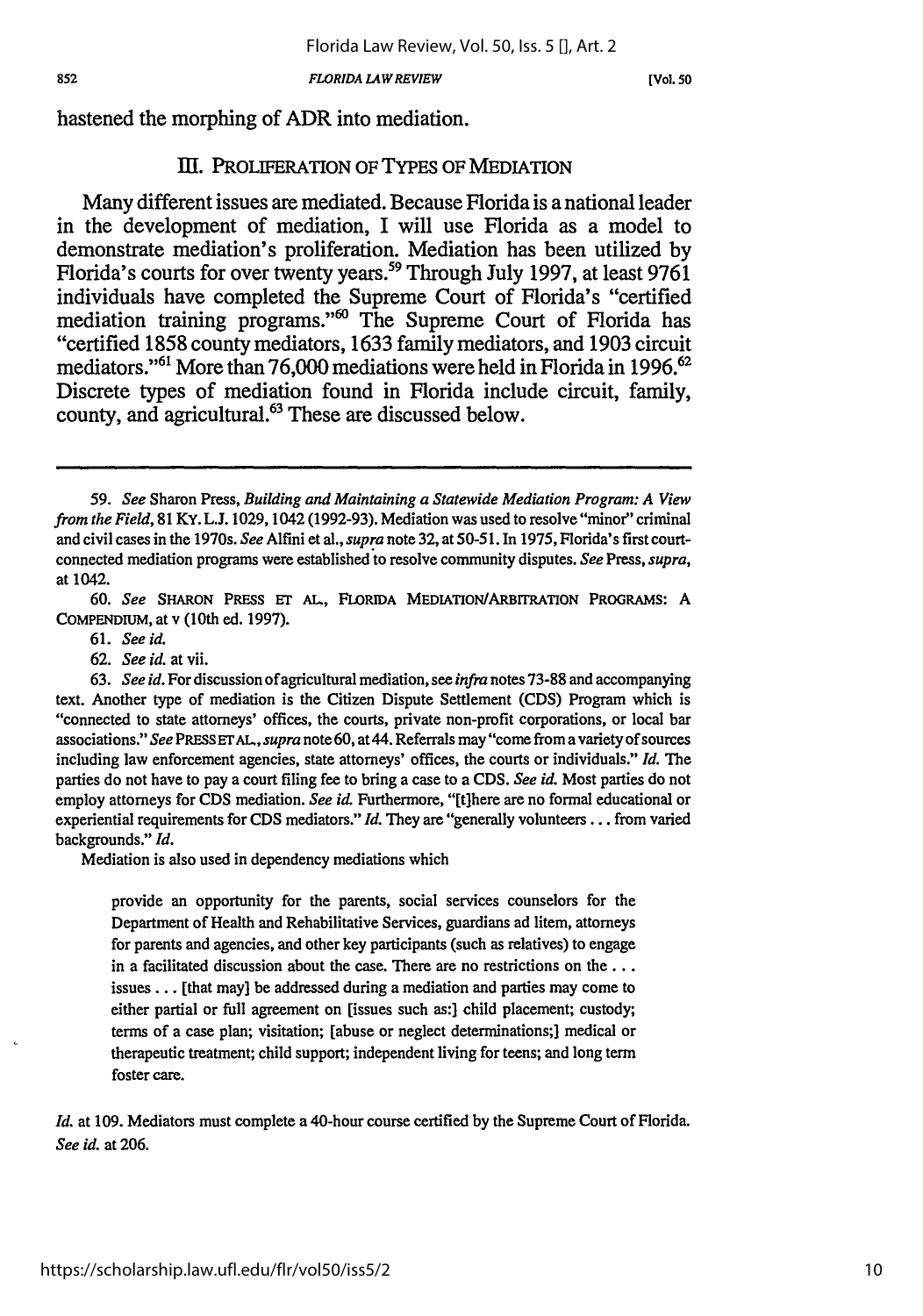## *A. Circuit Civil Mediation*

In Florida, circuit civil mediation is used for non-domestic civil cases that have a value over **\$15 ,0 00 . <sup>4</sup>**These cases usually involve multiple parties who are represented by attorneys.<sup>65</sup> Participants may choose a mediator, or have the court choose a certified mediator, who must either **be** a member of the Florida Bar for a minimum of five years, or a retired judge. 6 In addition, "certified circuit civil mediators must complete **a...** [forty-]hour training course certified **by** the Supreme Court of Florida and complete a mentorship" program.<sup>67</sup>

Topics mediated may include: auto negligence, condominium issues, contracts, personal injury damages, equitable relief, lien/mortgage foreclosure, product liability, professional malpractice, and eminent domain.68 The wide variety of issues invites a wide variety of mediation styles. Attorneys often prefer an evaluative mediator who will give an opinion about the value or outcome of the case.

## *B. Family Mediation*

Mediation is especially helpful in family disputes because of the unique nature of family law. Family matters involve both the law and individual personal feelings.<sup>69</sup> An increase in the number of divorces<sup>70</sup> has caused states to seek methods other than litigation to solve family disputes involving child visitation and financial matters.<sup>71</sup> The mediation process

**70. The** number of divorces per **1000** of population was **3.5** in **1970,5.3** in **1981,** and 4.7 in **1992.** *See* **BUREAU** OF THE **CENSUS, U.S.** DEP'T OF **COM.,** STATISTICAL ABSTRACr OFTHE UNITED STATES, 64, tbl. **80** (112th ed. **1992).**

Mediation may also be incorporated into statutes and required for other issues including mobile homes, worker's compensation, environmental matters, and land use.

*<sup>64.</sup> See id.* **at91.**

**<sup>65.</sup>** *See id.*

*<sup>66.</sup> See id.*

**<sup>67.</sup>** *Id.* The mentorship consists of two circuit mediation observations and the conducting of two supervised circuit mediations. *See id.*

**<sup>68.</sup>** *See id.* at **102-05.** The parties are free to select "a mediator who does not meet the certification requirements **...** but who **... is...** qualified **by** training or experience to mediate" **the** issues of a particular case. FLA. R. CIV. P. 1.720 (f)(1)(B) (1998).

**<sup>69.</sup>** *See* Anne Milne, *Mediation-A PromisingAlternativeforFamily Courts,* 42 JUv. **&FAM. Cr.J. 61, 61 (1991).**

**<sup>71.</sup>** *See* Andree **G.** Gagnon, *Ending Mandatory Divorce Mediationfor Battered Women,* **15** HARV. WOMEN'S L. **J. 272,272 (1992).** "California established court-connected conciliation services in **1939."** Milne, *supra* note **69,** at **62.** 'The initial focus.., was to provide marriage counseling aimed at reconciliation." *Id.* "In 1974, **O.J.** Coogler, an attorney and marriage and family counselor, established the Family Mediation Center in Atlanta, Georgia." *Id.* "Coogler helped popularize the **...** [concept] of divorce mediation" in his **1978** book, *StructuredMediation in Divorce Settlements:*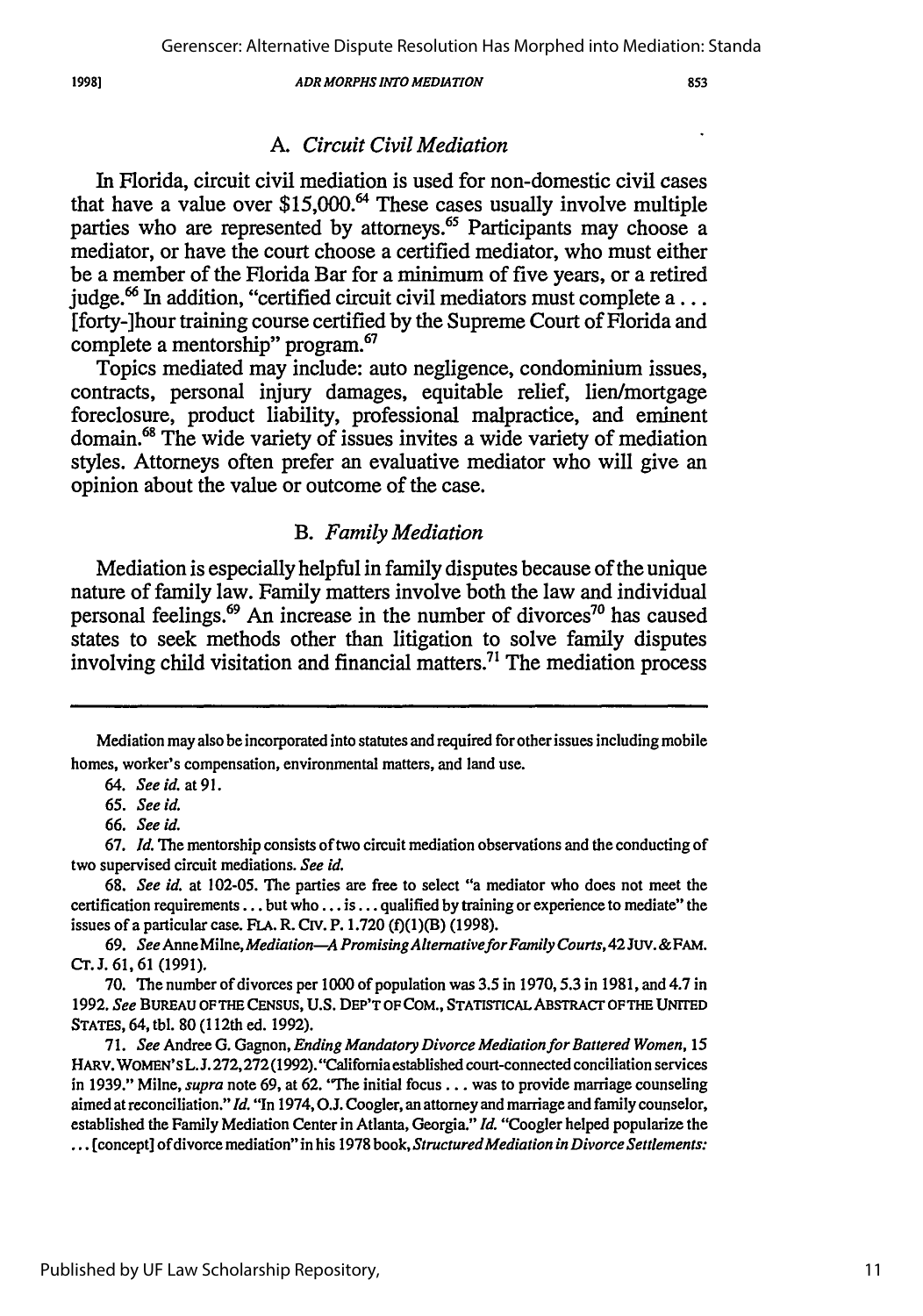#### *FLORIDA LAWREVIEW*

helps to reduce both the parties' hostility and the children's trauma from the divorce process. 72 This is particularly significant when the parties are parents and will remain in contact after the marital relationship ends.<sup>73</sup>

Individuals may be a Supreme Court of Florida Certified Family Mediator if they possess "a master's degree or doctorate in social work, mental health, behavioral or social science," or qualify as "a physician certified to practice psychiatry," or are "an attorney or certified public accountant licensed to practice in any U.S. jurisdiction."74 They must have "at least four years practical jurisdiction."75 The mediator must also "complete a minimum of... [forty] hours in a family mediation training program [that is] certified by the Supreme Court of Florida."'76

Topics mediated include modification of child support, equitable distribution of marital assets, spousal support, child custody and visitation, child support, domestic violence, and attorney's fees. Parties are often not represented by attorneys. Family law mediation rules designate several professions that may mediate, and each profession brings a unique background of experiences and values to mediation.

## *C. County Civil Mediation*

In Florida, county mediation programs receive case referrals for cases valued at  $$15,000$  or less.<sup>77</sup> "Generally, the parties mediate without attorneys;" nevertheless, the small claims court "rules allow for attorneys to appear without their clients."<sup>78</sup> County court mediators are usually volunteers who come from all walks of life. To be certified, mediators must complete a minimum of [twenty] hours in a training program certified by the Supreme Court of Florida, "be of good moral character, and

73. *See* Gary W. Paquin, *The Development and Organization of Domestic Relations Mediation in a Multi-Function Mediation Center in Kentucky,* 81 KY. L. J. 1133,1133 (1992-93).

*A Handbook for Marital Mediations. See id.; see also* Charlene **E.** Depner et al., *Report 4: Mediated Agreements on Child Custody and Visitation,* 33 FAM. & CONCILIATION CTs. REV. 87 (Jan. 1995) ("describ[ing] mediation clients and the agreements that they form in court-annexed mediation," and stating that "clients and outcomes are far too diverse to conform to simplistic generalizations"); Joan B. Kelly et al., *Mediated and Adversarial Divorce: Initial Findings from a Longitudinal Study,* DIVORCE MEDIATION RES. & ANALYSIS, 453, 466 (reporting a range of settlement rates from 22-97%, with most falling between 40% and 70%).

<sup>72.</sup> *See* Milne, *supra* note 69, at 64. Improved relationships were noted for almost one-third of the participants in the Denver Custody Mediation Project. *See id.*

<sup>74.</sup> PRESs, **ET** AL, *supra* note 60, at 65.

<sup>75.</sup> *Id.*

<sup>76.</sup> *Id.* Additional requirements include "observ[ing] two family mediations conducted by a certified family mediator and conduct[ing] two family mediations under the supervision and observation of a certified family mediator... and be[ing] of good moral character." *Id.*

<sup>77.</sup> *See id.* at 7.

**<sup>78.</sup>** *Id.*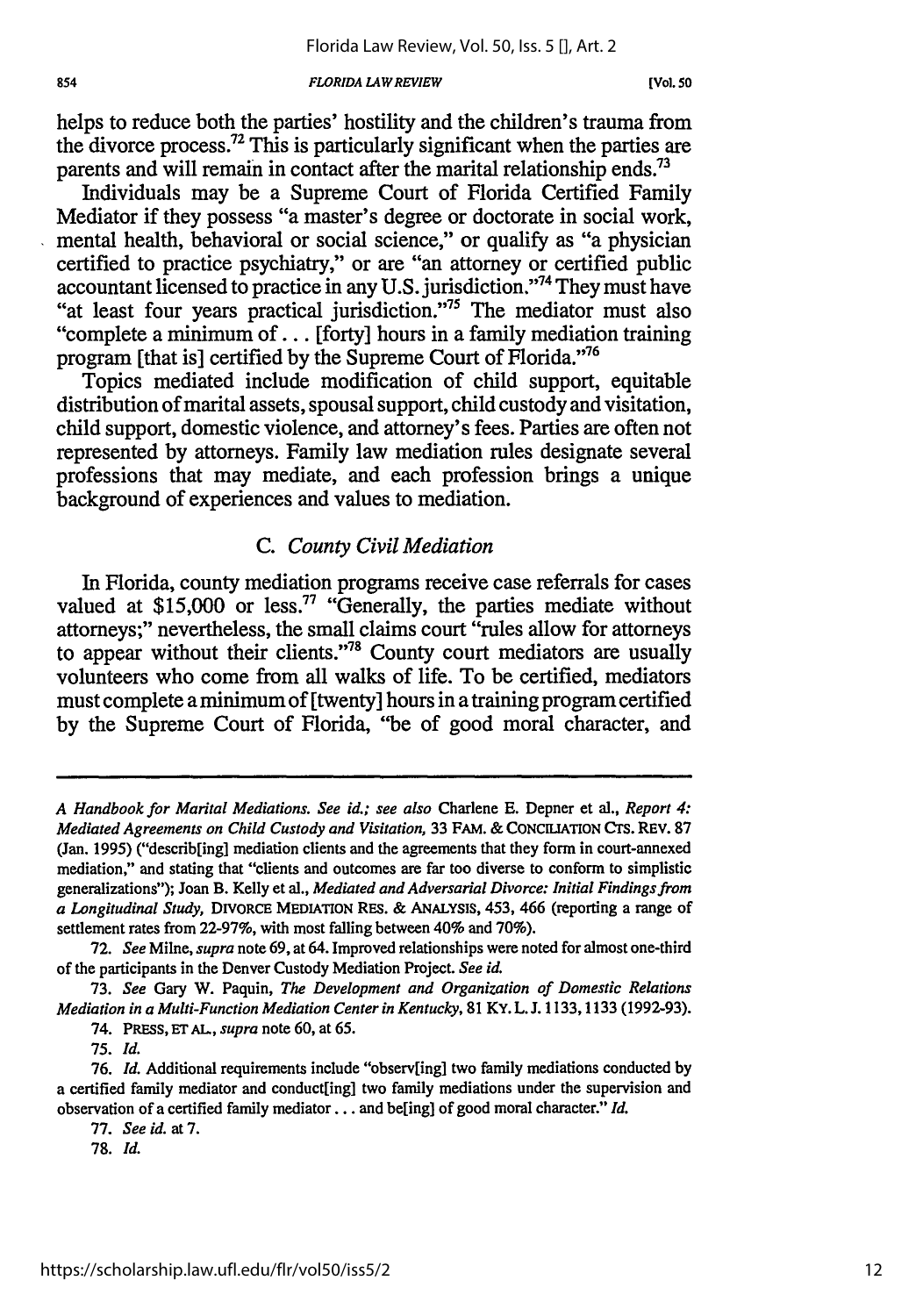*855*

complete a mentorship program."79 Issues mediated include: assault and battery, employer-employee disputes, auto nuisance cases, theft, worthless checks, trespass, neighbor disputes, minor criminal matters, juvenile cases, breach of contract, landlord/tenant, auto repair, consumer cases, minor property damage, and recovery of money or property.<sup>80</sup>

# *D. Florida Agricultural Mediation Service*

Florida is the most recently certified of twenty states to have a United States Department of Agriculture Certified Agricultural Mediation Program.<sup>81</sup> Agricultural mediation was created by Congress<sup>82</sup> in response to the plight of farmers.<sup>83</sup> The Secretary of Agriculture was directed to

82. *See* 7 U.S.C. §§ 5101-5106 (Supp. 1998).

Section *502* of the Agricultural Credit Act of 1987 (P.L. 100-233) authorized the Secretary of Agriculture to help States develop the Department of Agricultures's **(USDA)** Certified State Mediation Programs and participate in those programs.

. . . .

The... appropriation of \$7,500,000 for each of the fiscal years through 1991, with matching grants limited to the lesser of 50% or \$500,000 each year... Actual appropriations have been less than the authorization.

The Food, Agriculture, Conservation and Trade Act of 1990 (P.L. 101-624) extended this authority through FY 1995. The Federal Crop Insurance Reform and Department of Agriculture Reorganization Act of 1994 (P.L. 103-353) further extended this authority through FY 2000.

The Agriculture Credit Improvement Act of 1992 (P.L. 102-554) raised the matching grant level from 50 percent to 70 percent.

## See id., *Background Information,* at 1.

83. See JeffreyR. Kayl, Student Paper, *Farm CreditAmendmentsActof1985: Congressional Intent, FCA Implementation, and Courts' Interpretation (and the Effect of Subsequent Legislation on the 1985Act),* 37 DRAKE L. **REV.** 271,280-82 (1987-88); *see also* Chester A. Bailey, *The Role of Mediation in the USDA,* 73 **NEB.** L. **REV.** 142 (1994) (providing an extensive overview of agricultural mediation).

**<sup>79.</sup>** *ld* **The** mentorship program consists of"observ[ing] four county court mediation sessions conducted by a certified mediator and conduct[ing] four county court mediation sessions under the observation of a certified mediator." *Id.*

<sup>80.</sup> *See id.* at 27.

<sup>81.</sup> *See Background Information: Agricultural Mediation Program,* (Farm Serv. Agency, U.S. Dep'tof Agric., D.C.), June 1998, at 3 [hereinafter BACKGROUND INFORMATON]. Florida was granted certification in 1997. The other certified states are: Alabama, Arkansas, Arizona, Illinois, Indiana, Iowa, Kansas, Michigan, Minnesota, Missouri, Nebraska, Nevada, New Mexico, North Dakota, Oklahoma, South Dakota, Utah, Washington, Wisconsin, and Wyoming. *See id.* Texas, Oregon, and New York previously had certified programs. *See* Interview with Chester A. Bailey, Director of Agricultural Mediation Programs, Atlanta, Ga. (July 9, 1998).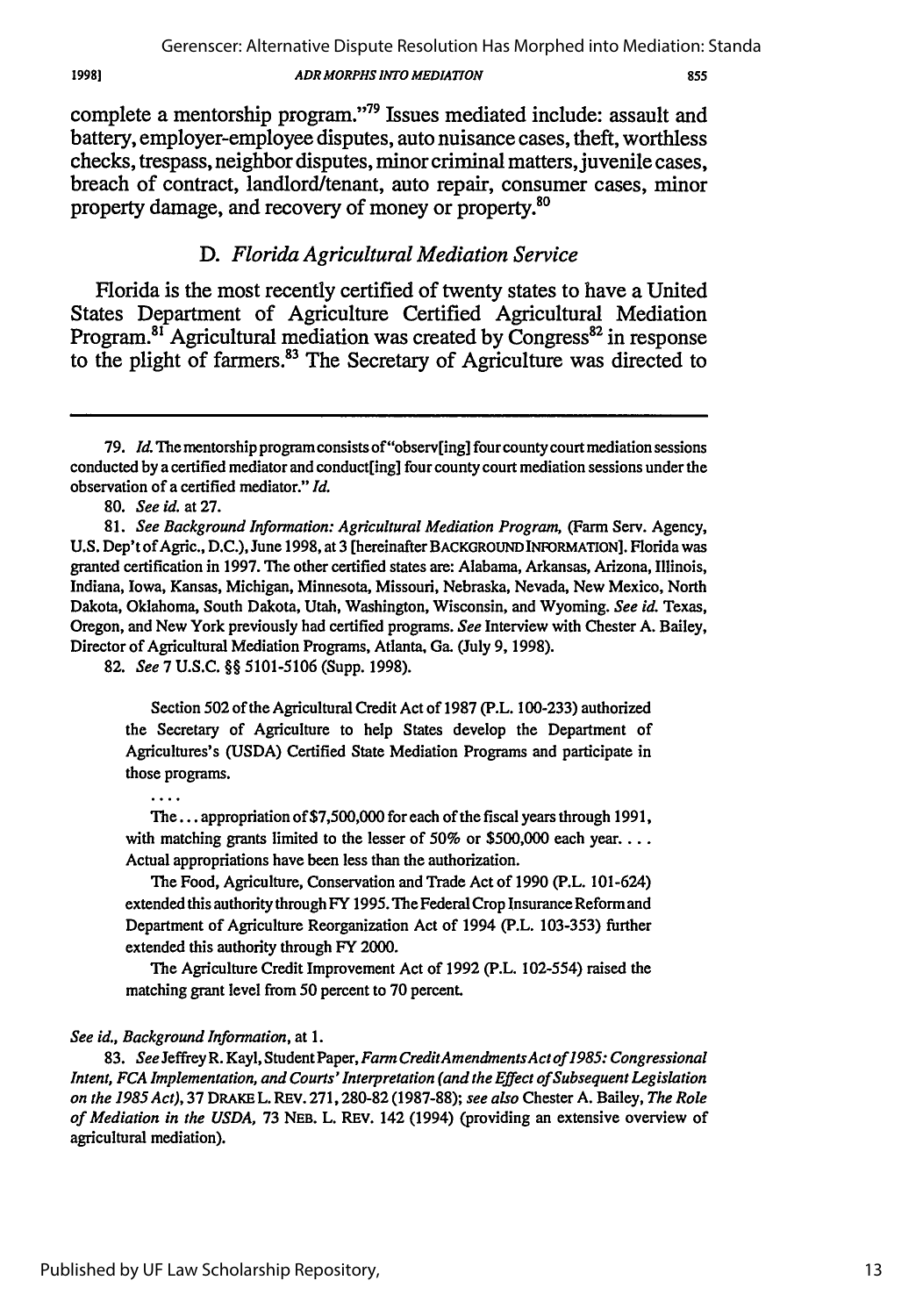### *FLORIDA LAWREVIEW*

encourage states to develop mediation programs.<sup>84</sup> The issues that can be mediated include agricultural loans, wetland determinations, compliance with farm programs, agricultural credit, rural water loan programs, grazing on National Forest System lands, pesticides, and any other issue that the Secretary of Agriculture considers appropriate.<sup>85</sup> Although in several states mediation is mandated by state statute,<sup>86</sup> Florida has no such statutory provision.

States providing agricultural mediation differ on the definition of mediation. Some states use the **USDA** mediation grant money for premediation service programs.<sup>87</sup> Kansas employs an extensive support network and "a unit of the Kansas Board of Agriculture helps the farmers prepare for mediation."<sup>88</sup> North Dakota assigns "negotiators" to help farmers prepare for mediation.<sup>89</sup> Commentator Leonard Riskin, in his analysis of agricultural mediation, considers this provision of help and services as part of the mediation process to be "broad" mediation. $^{90}$  This contrasts with "narrow" mediation where the scope of mediation is limited.<sup>91</sup> In evaluating the two approaches, Riskin found the broad approach generally preferable because it was more congenial, and produced superior outcomes.92 In a later article, Riskin stated that these two approaches "differed so radically that they could both be called mediation only in the sense that noon meals at McDonald's and at Sardi's could both be called lunch."'93 However, he concluded that "[c]hoosing one **. . .**

86. Arizona, Indiana (now repealed), North Dakota, Oklahoma, South Dakota, and Wisconsin all require mediation. *See* Interview with Chester A. Bailey, Director, Agricultural Mediation Program, in Atlanta, Ga. (July 9, 1998).

<sup>84.</sup> *See* 7 U.S.C. § 5102 (a) (Supp. 1998).

*<sup>85.</sup> See id. §* 5101 (c)(1) (Supp. 1998). The number of mediated issues was expanded **by** § 282 of the 1994 Federal Crop Insurance Reform and Department of Agriculture Reorganization Act. *See* Martine **Mort &** John M. Lynn, The USDA Certified State Agricultural Mediation Programs: The Future for Agricultural Disputes in Florida 6 n.31 (1998) (unpublished manuscript, on file with the *Florida Law Review).*

<sup>87.</sup> *See* Morr & Lynn, *supra* note **85,** at **13.** Alabama, Iowa, Kansas, Minnesota, Nebraska, New Mexico, North Dakota, Oklahoma, South Dakota, and Wyoming offer some sort of premediation assistance. *See id.* at app. A (depicting information in a table **"USDA** Certified State Programs").

<sup>88.</sup> Leonard L. Riskin, *Two Concepts of Mediation in the FmHA's Farmer-Lender Mediation Program,* 45 ADMIN. L. REV. 21, 39 (1993).

<sup>89.</sup> *See id.*

<sup>90.</sup> *Id.* at 48-49. Kansas "provides farmers with extensive financial and legal counseling." *Id.* at 49 "Mediators average about five hours plus travel time preparing for, conducting, and wrapping up each mediation." *Id.* "[Tihe unit of the Rural Assistance Corporation that operated the mediation program until late 1990" used "processors" who were financial specialists, not mediators to help the participants. *See id.* These processes sometimes put in four hours per mediation. *See id.*

<sup>91.</sup> *See id.* at 50-54.

<sup>92.</sup> *See id.* at 60.

<sup>93.</sup> Riskin, **supra** note **10,** at 11-12.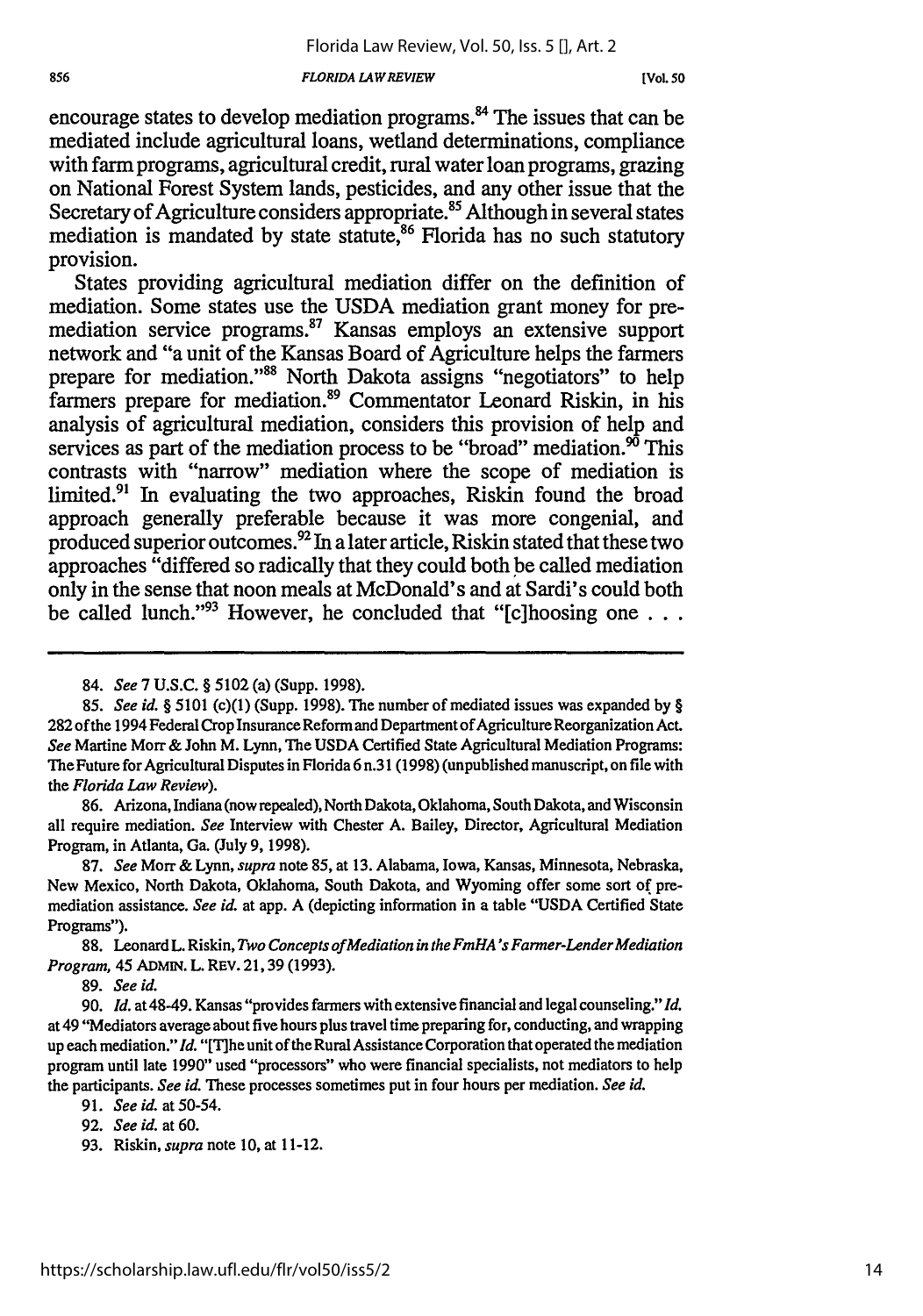approach[] may boil down to a question of values."<sup>94</sup>

19981

In agricultural mediation some states use volunteer mediators; however, in Florida the mediators were chosen from those previously certified as supreme court circuit civil mediators, and then provided with additional training in agricultural issues. Since Riskin researched agriculture mediation, the Office of Inspector General (OIG) has issued its report discouraging "broad" mediation.95 The OIG interpreted "mediation" to be the facilitation of dispute resolution and found provision of other services such as financial counseling to be outside the purview of the grant.<sup>96</sup> Therefore, Florida's Agricultural Mediation Services provides facilitative mediation.

# **IV.** RECOMMENDED STANDARDS OF CONDuCT: OVERARCHING **STANDARDS**

The changes in mediation, its co-option by lawyers, and its proliferation are clear. To keep pace with mediation's evolution, the Florida Rules of Certified and Court-Appointed Mediators were adopted in 1992 by the Supreme Court of Florida.<sup>97</sup> These rules are currently being revised by the Supreme Court Committee on Mediation and Arbitration Rules. Especially interesting is the struggle among mediators as they decide where on the evaluative-facilitative continuum Florida's standards of conduct should be. Existing rule 10.020(c) provides in part:

Mediator's Role. In mediation, decision-making authority rests with the parties. The role of the mediator includes but is not limited to assisting the parties in identifying, issues, reducing obstacles to communication, maximizing the exploration of alternatives, and helping the parties reach voluntary agreements. <sup>98</sup>

Florida's rule 10.060 further provides in part:

(a) Parties' Right to Decide. A mediator shall assist the parties in reaching an informed and voluntary settlement. Decisions

<sup>94.</sup> Riskin, *supra* note 88, at 60.

**<sup>95.</sup>** See OFECE *OPTHE* INSPECrOR GENERAL, REP. No. **03081-23-TE,** FARM *SERVICE* AGENCY OVERSIGHrOPSTATE-ADMINISTERED MEDIATION PROGRAMS NEEDS STRENGTHENING (Mar. 1997).

<sup>96.</sup> See **id.**

<sup>97.</sup> See Proposed Standards of Professional Conduct for Certified and Court-Appointed Mediators, 604 So. 2d 764, 764 (Fla. 1992).

<sup>98.</sup> **FLA.** R. FOR CERTIFIED & COURT-APPOINTED MEDIATORS 10.020(C); *see also* Moore, *supra* note 3, at 353 (stating that the first codes of ethics were developed by the Federal Mediation and Conciliation Service of the U.S. government, and the first state code was developed in Colorado).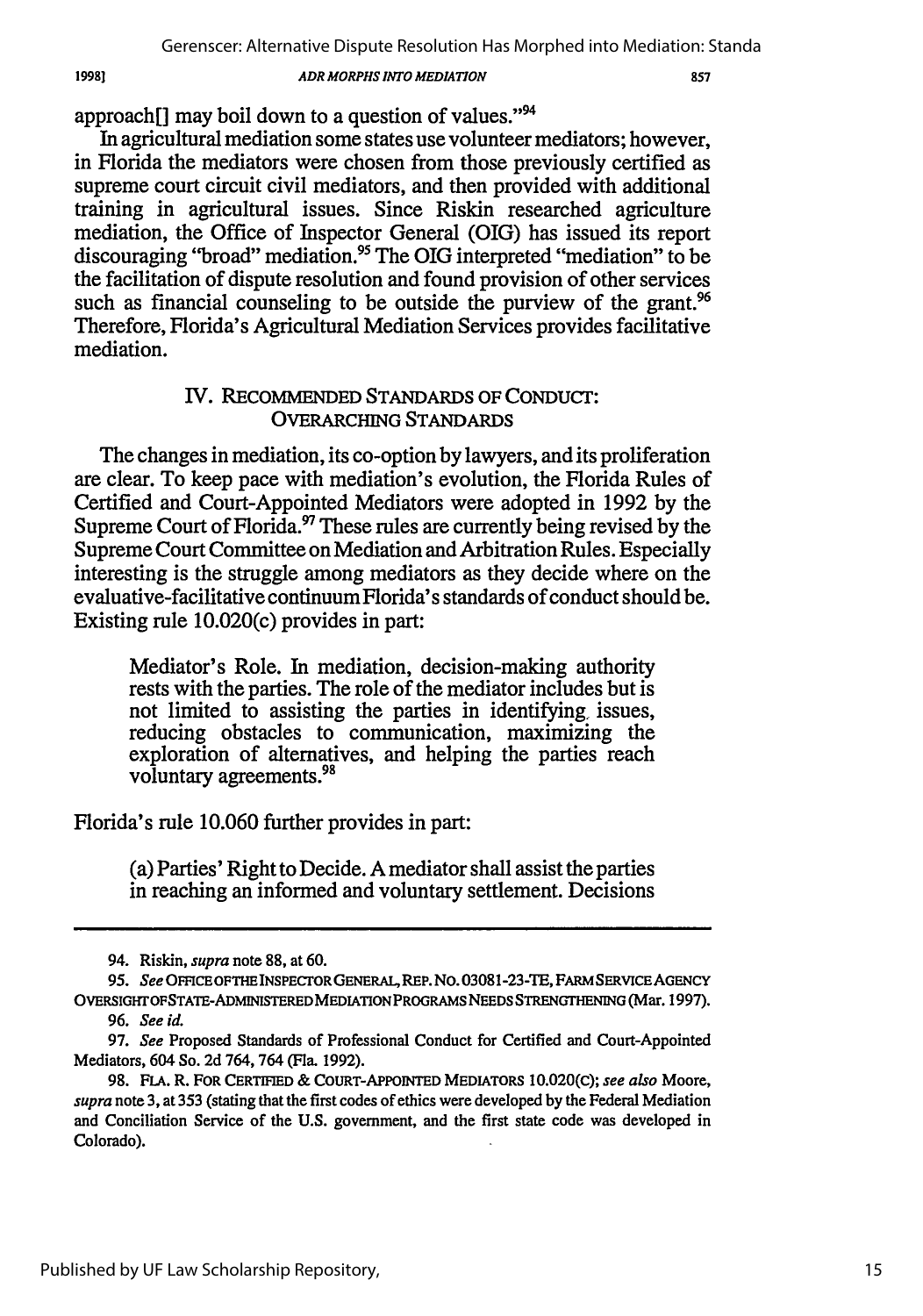are to be made voluntarily by the parties themselves. (b) Prohibition of Mediator Coercion. A mediator shall not coerce or unfairly influence a party into a settlement agreement and shall not make substantive decisions for any party to a mediation process.<sup>99</sup>

The Committee notes state:

While a mediator has no duty to specifically advise a party as to the legal ramifications or consequences of a proposed agreement, there is a duty for the mediator to advise the parties of the importance of understanding such matters and giving them the opportunity to seek such advice if they desire.<sup>100</sup>

Another current Florida rule provides in part:

Rule 10.090 Professional Advice

(a) Generally. A mediator shall not provide information the mediator is not qualified by training or experience to provide.

(d) Personal Opinion. While a mediator may point out possible outcomes of the case, under no circumstances may a mediator offer a personal or professional opinion as to how the court in which the case has been filed will resolve the dispute.<sup>101</sup>

Due to the previously discussed changes in the use and expectations of mediation, these rules are being revisited. The Committee's recent draft revision takes the previously stated sections and changes them to read, in part, as follows:

10.031 Self-Determination

(a) Decision-making. Decisions made during a mediation are to be made by the parties. A mediator shall not make substantive decisions for any party. A mediator is responsible for assisting the parties to reach informed and voluntary decisions while protecting their right to make decisions for themselves.

(c) Professional or Personal Opinions. A mediator shall not

<sup>99.</sup> **FLA.** R. FOR CERTIFED **& COURT-APPOINTED** MEDIATORS 10.060(a)-(b).

*<sup>100.</sup> Id.* 10.060 (committee notes).

**<sup>101.</sup>** *Id.* 10.090(a), **(d).**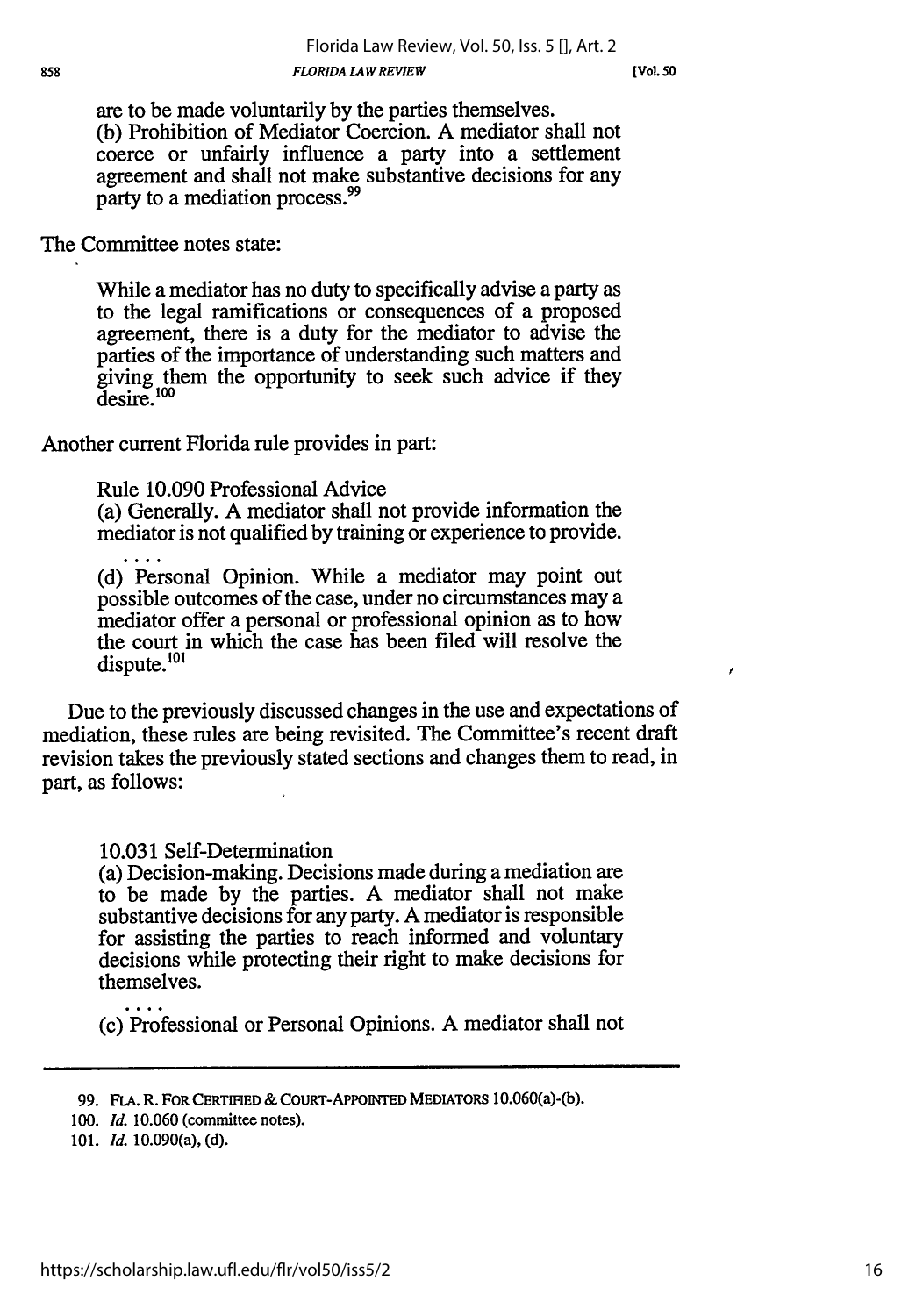19981

## *ADR MORPHS INTO MEDIATION*

859

attempt to interfere with a party's self-determination by offering professional or personal opinions regarding the outcome of the case. $102$ 

Finally, the Committee offered two options for the most contested issue-whether the mediator could provide advice to the parties.

Rule 10.037 Professional Advice or Opinions Option 1

(a) General Prohibition; Exception. A mediator shall not provide professional advice or opinions. However, a mediator may provide information about the process, draft proposals, point out possible outcomes of a case, and help parties  $\rm{explore}$  options.<sup>103</sup>

Or

Option 2

(a) Limitation on Information or Advice. **A** mediator may provide information or advice that the mediator is qualified by training or experience to provide. However, in providing professional advice or information, a mediator shall not violate impartiality or self-determination of the parties. 104

For two years the Committee members have hotly debated which option to choose.<sup>105</sup> It appears that the committee has finally chosen the following language:

*105. See Academy Gives Its "Opinion" on Rule 10,* CAUCUS, Spring 1998, at 1, 3. First the Academy of Professional Mediators ("Academy") decided "the best interests of mediation... would be served by no change... [in] the existing rule regarding opinions given by mediators." *Id.* at 1. Then the Academy changed its mind in response to the two options suggested by the Rules Committee. *See id.* The Academy submitted the following proposal:

A mediator shall not provide professional advice or opinions. However, a mediator may provide information the mediator is qualified by training or experience to provide. A mediator may assist the parties in exploring options and drafting proposals and, while the mediator may point out possible outcomes of a case, under no circumstances may a mediator offer a personal or professional opinion as to how that case will be decided.

*Id.* The Academy changed its mind again and submitted the following: "While a mediator may point out possible outcomes of the case and discuss the merits of a claim or defense, under no circumstances may a mediator offer a personal or professional opinion on how the pending matter would be decided." *Id.* at 3.

<sup>102.</sup> *Id.* 10.031(a), (c) (Tentative Draft 1998).

<sup>103.</sup> *Id.* 10.037(a) Option **I** (Tentative Draft 1998).

*<sup>104.</sup> Id.* 10.037(a) Option 2 (Tentative Draft 1998).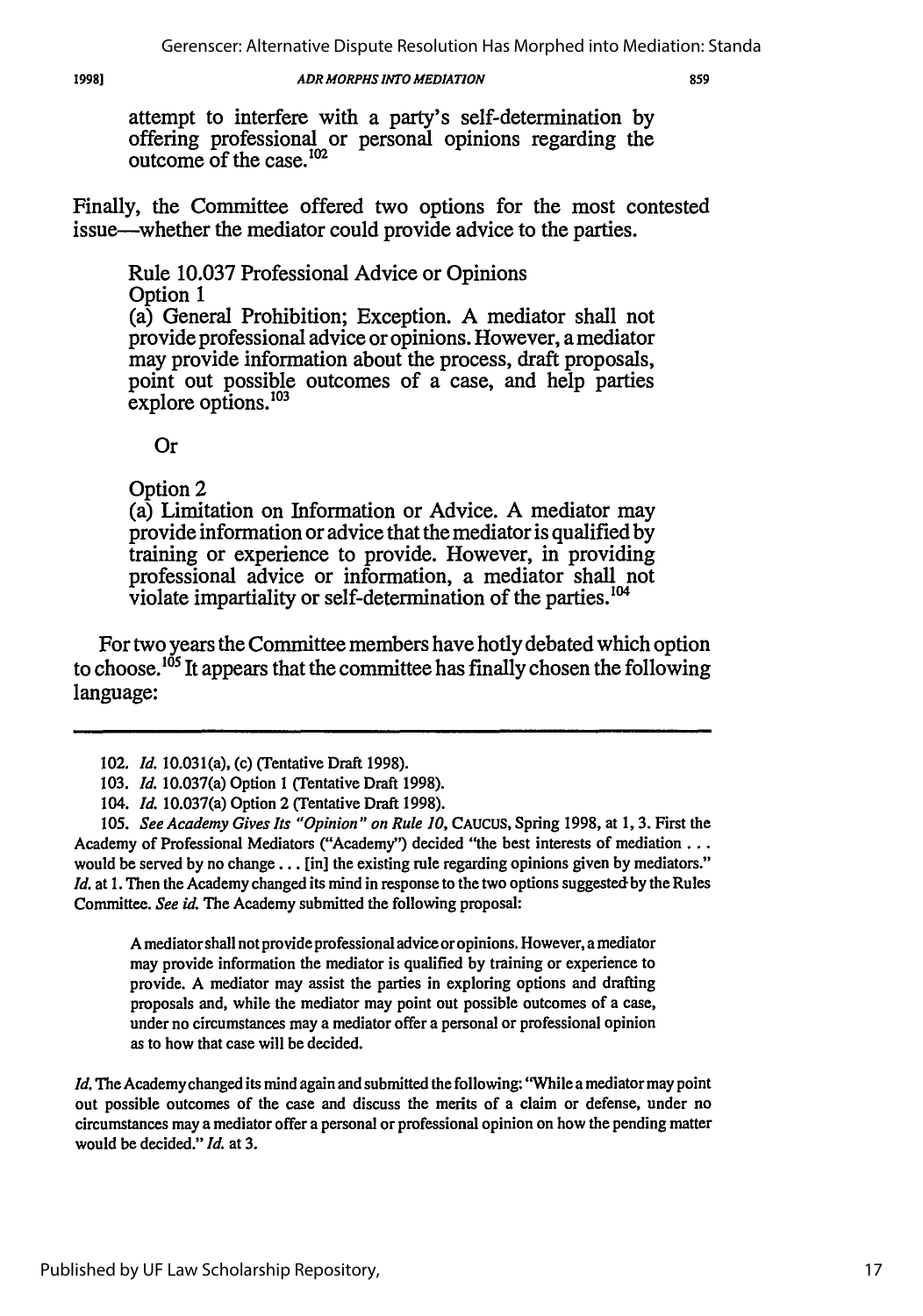#### *FLORIDA L4WREVIEW*

860

A mediator shall not offer a personal or professional opinion intended to coerce the parties, decide the dispute, or direct a resolution of any issue. A mediator shall not offer a personal or professional opinion as to how the court in which the case has been filed will resolve the dispute. Consistent with standards of impartiality and preserving party selfdetermination however, a mediator may point out possible outcomes of the case and discuss the merits of a claim or defense.<sup>106</sup>

Florida's overarching proposal is a place to start. Mediation<sup>107</sup> must be defined "in light of what is to be accomplished."<sup>108</sup> However, considering the morphing of ADR into mediation and the proliferation of types of mediation, any general state ethical codes must be inclusive. If states fear that the inclusiveness of a comprehensive code will legitimize activities that they find inconsistent with the goals of a particular type of mediation, they should write specific codes and regulations to provide for discrete types of mediation. Explained below are some suggestions for specific code of conduct provisions and process regulations.

# V. SPECIFIC CODE OF CONDucT SUGGESTIONS FOR DISCRETE TYPES OF MEDIATION

## *A. Circuit Civil Mediation*

In circuit civil mediation, where parties are usually represented by attorneys who choose the mediator, cases are of substantial value and may consist of myriad issues. Circuit civil mediation participants, more than any others, may find the evaluative/facilitative mediation debate irrelevant. Their goal is to settle the case. Lawyers want other lawyers as mediators and they want that lawyer to be not just any lawyer, but a litigator.<sup>109</sup> They also prefer mediators who have "substantive experience in the field of law

**<sup>106.</sup>** FLA. RULES FOR COURT-APPOINTED MEDIATORS Rule **10.037** (Proposed Draft **1998).**

<sup>107.</sup> *See, e.g.,* Dorothy J. *DellaRae, Precedents' Message: Conflict in the Mediation Field Is a Challenge to Be Best,* AFM **MEDIATION** NEWS, Summer 1998, at 1 & 3 (asking if a single ethics code can "simultaneously prohibit the mediator from giving opinions or advice and still set the ethical parameters for giving case evaluations" while prohibit[ing] a mediator from influencing the parties' outcome and yet permitting] the mediator to state what he or she believes the trial outcome may **be."**

**<sup>108.</sup>** Riskin, *supra* note **10,** at 12 n.15.

**<sup>109.</sup>** *See* Barbara McAdoo & Nancy Welsh, *Does ADR Really Have a Place on the Lawyer's Philosophical Map?,* **18** HAMuNE **J.** PUB. L. **& POL'Y 376,390 (1997);** *see also* Layn R. Phillips, *Laying Foundation for Successful Mediation: Questions Neutrals and Parties Need to Ask,* **13** ALTERNATIVES TO THE HIGH COSTS OF LITIG. 132 (1995) (assuming that mediators are lawyers and suggesting that details about the mediators's law practice may reveal bias).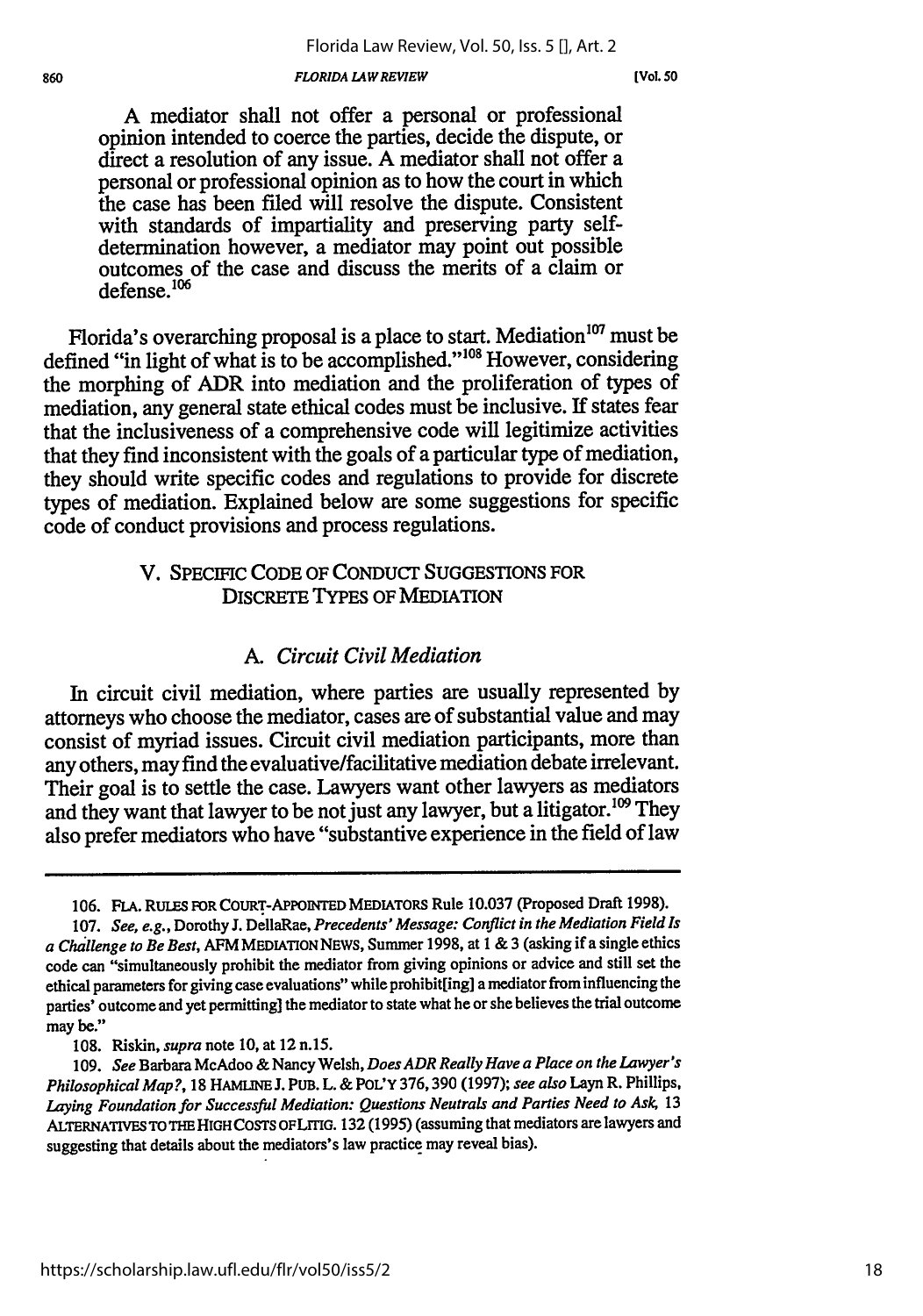861

related to the case."<sup>110</sup> Furthermore, lawyers want mediators to evaluate and "to give their view of settlement ranges."<sup>111</sup> The code of conduct should provide for any type of mediation as long as all parties agree on the mediation style.

## *B. Family Mediation*

Parties, both *pro se* litigants and those represented **by** attorneys, have different expectations depending in part on the profession of whom they choose to act as their mediator. **A** mental health professional is often very facilitative; a lawyer may be more evaluative. Participants often choose an accountant because parties want an evaluation of their assets. Therefore, any type of mediation should be allowed in family mediation as long as all parties agree on the mediator and the mediation style. Furthermore, mediators should be allowed to offer a variety of mediation styles that will mesh with their professional backgrounds and the type of mediation required.

# *C. County Civil Mediation*

Parties are often not represented **by** attorneys and the cases do not have a substantial value. Volunteer mediators are frequently used, and the parties and their attorneys are not able to choose their mediator. Therefore, only facilitative mediation should be permitted in County Civil Standards of Professional Conduct. **If** court-connected programs are available, Professor Robert Moberly believes this decision is best left up to each Program Director.<sup>112</sup>

19981

**<sup>110.</sup>** McAdoo & Welsh, **supra** note **109,** at **390.**

*<sup>111.</sup> See id.* In response to directive mediators, the Minnesota ADR Review Board adopted new language in its proposed ethics code sent to the Minnesota Supreme Court: **'It** is acceptable for the mediator to suggest options in response to parties' requests, but not to coerce the parties to accept any particular option." *Id.* at **390** n.71 (quoting *Orders in the Court,* **BENCH &** B. **OFMINN. 38** (Mar. **1997));** *see* Interview with Jack M. Ross, attorney, in Gainesville, Fla. (July 2, **1998).** Mr. Ross described a mediator's "silver bullet," which Mr. Ross strongly endorsed. *See id.* The mediator writes on two pieces of paper the mediator's estimate of the amount tharwill settle the case. *See id.* Each party then writes "yes" or "no" and returns the papers to the mediator. *See id.* If both say yes, a settlement is reached. **If** one or both says no, the mediation continues; however neither party knows the content of the other party's response. *See id. See also* Jeffrey Krivis, *Taking Mediation Online,* DISP. RESOL **MAG.,** Summer **1998,** at **25 & 27** (describing the neutral evaluation process). In order to facilitate a neutral evaluation, the mediator should ask each disputant if they would permit the mediator to make a neutral recommendation to which each party can confidentially respond. *See id.* **If** both parties agree with mediator's recommendation, there is a deal. *See id.* **If** not, the process continues. *See id.*

*<sup>112.</sup> See* Interview with Professor Robert B. Moberly, Professor of Law and Director of the University of Florida Institute for Dispute Resolution, in Gainesville, Fla. (July **13, 1998).** Professor Moberly has written that the two primary dangers of evaluative mediation are **"(1)** the parties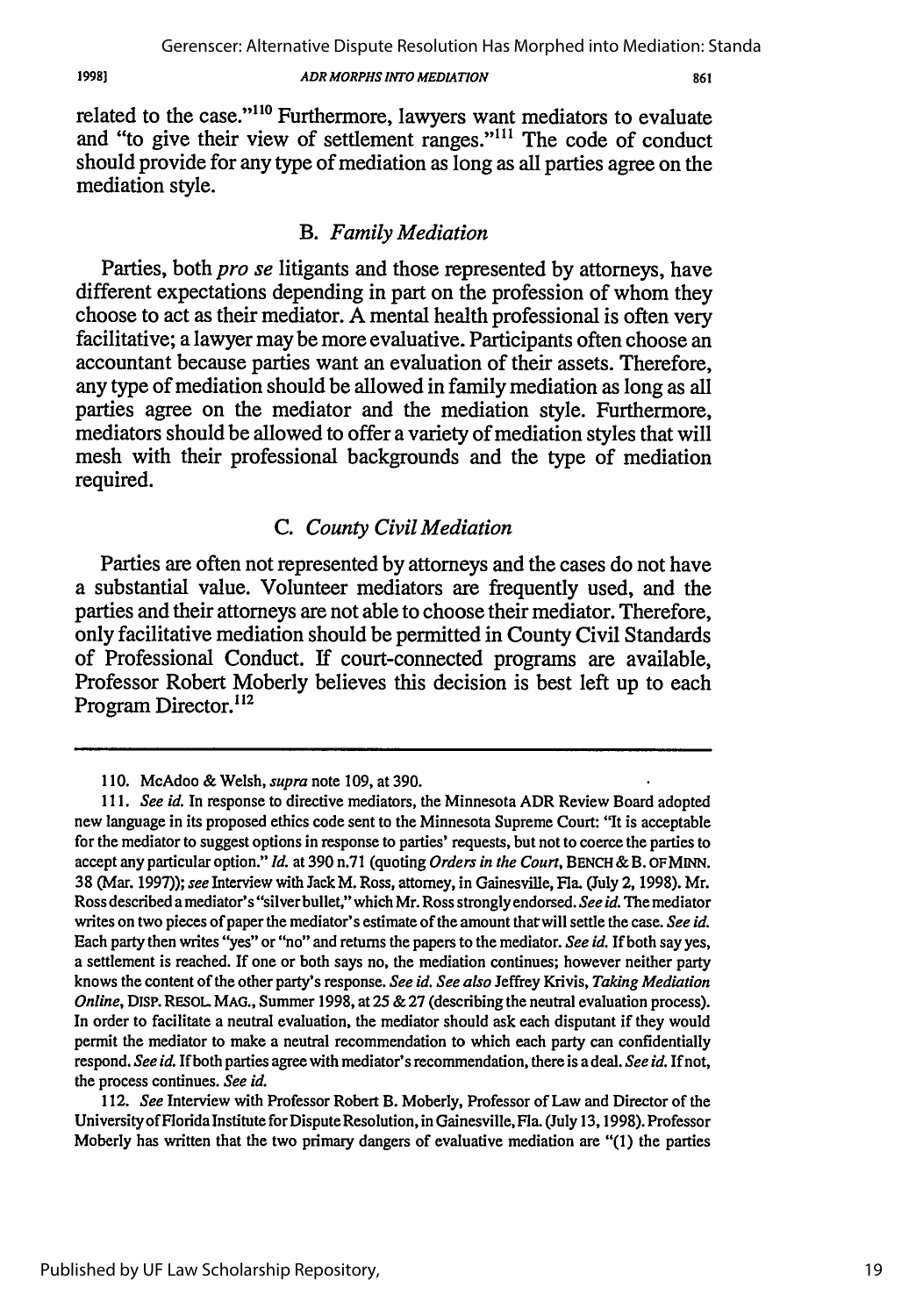**[Vol. 5D**

## *D. Agricultural Mediation*

Parties are seldom represented by attorneys and may be unable to pick their mediator.<sup>113</sup> Often the mediators are volunteers from a variety of backgrounds; others are professionals with extensive agricultural knowledge. Program Directors in each state may choose the backgrounds required of mediators. Any type of mediation may be allowed in states where the parties have an opportunity to choose the mediator and can agree on the mediator's style. Otherwise, states should sanction only facilitative mediation.

## *E. Process Regulations*

Standards of Professional Conduct may include both over-arching standards and specific standards that will be applied to each discrete type of mediation. In addition, process rules maybe needed. These may include:

*1. Identification of mediation.* With so many types of mediation and styles of mediators, the parties and their attorneys should be given the opportunity to decide which type they want to employ. Some parties want mediators to evaluate-whether through testing, giving options, or by the mediator's giving an opinion about the outcome.<sup>114</sup> Others want purely facilitative mediators who empower parties and help them reach agreement. 15 Some believe mediators may provide information but not give advice.<sup>116</sup> Others want subject matter expertise. If the mediator will hear the case and then make a decision, the parties should know they will experience "mediation-arbitration."<sup>117</sup> If the mediator will decide the case after a mini-trial, the parties should know this will be "litigationmediation." Therefore, the mediator should identify and name the form of

potential loss of self-determination, and (2) the mediator's potential loss **of. .** . impartiality." Moberly, *supra* note 5, at 671. I believe parties are most at risk from these two dangers of evaluative mediation in county civil mediation. Therefore, facilitative mediation may be preferred.

<sup>113.</sup> Florida, where mediation is free, keeps a roster of mediators who are assigned to mediations according to their location. Thus, a participant living in south Florida may not have the services of a mediator living in North Florida.

<sup>114.</sup> *See* Riskin, *supra* note 9, at 45 & n. **118** (stating "[tihere are ways to minimize the effects" of evaluative mediation by "agree[ing] in advance that the mediator will delay preparing an assessment, prediction, or recommendation.., until after" the parties have exhausted negotiation opportunities).

**<sup>115.</sup>** *See supra* notes 23-29 and accompanying text (discussing the scholarly debate surrounding the proper role of mediators).

*<sup>116.</sup> See supra* note 22.

**<sup>117.</sup>** *See supra* notes **17-19** and accompanying text (describing the confusion between arbitration and mediation).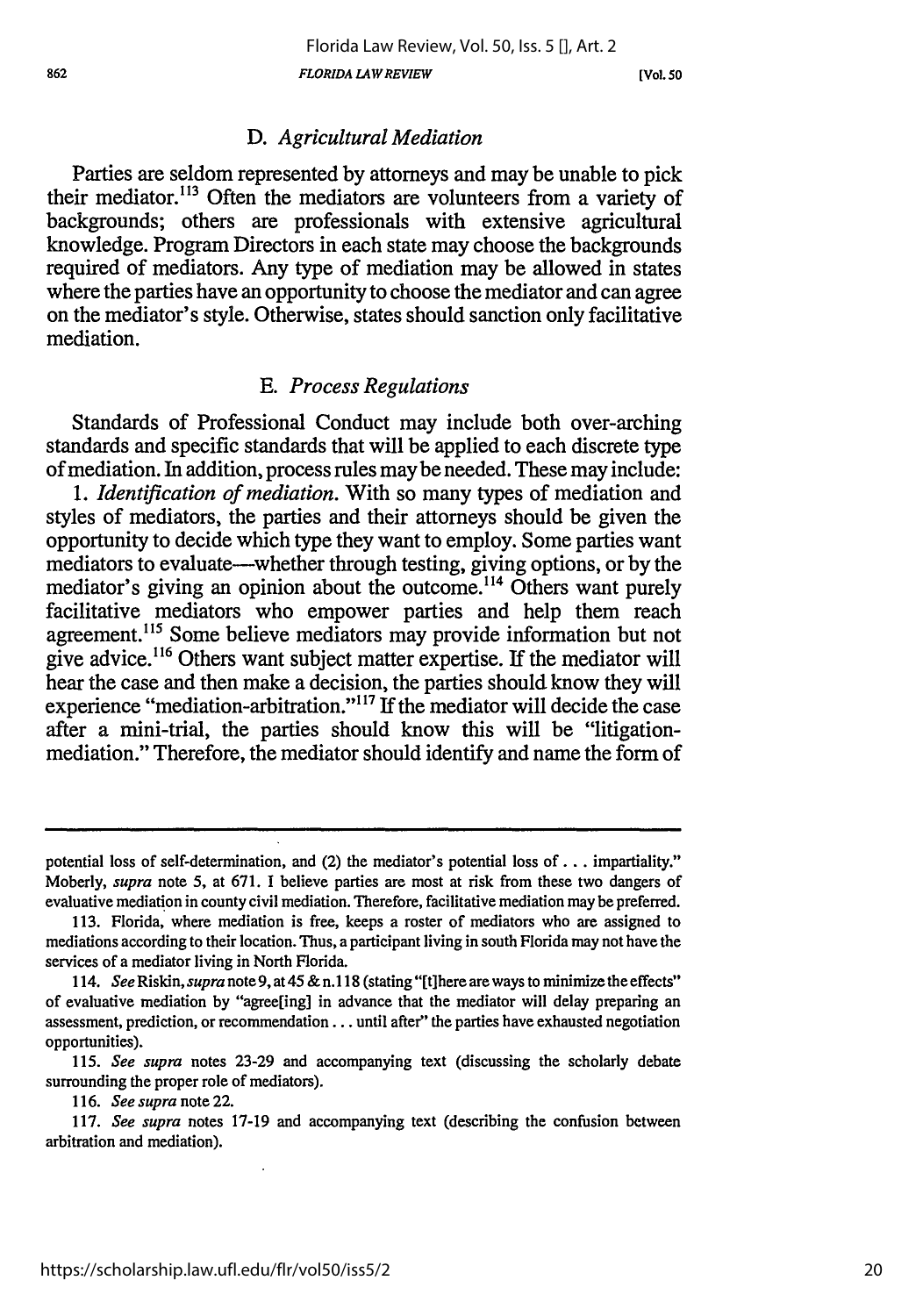19981

#### *ADR MORPHS INTO MEDIATION*

mediation that he or she provides.<sup>118</sup>

*2. Contracting for discrete types of mediation.* There are dozens of permutations of "mediation"; therefore, identification of the process is the important issue. The parties and the mediator should sign a pre-mediation agreement stating the type of mediation they expect.

## *F. Professional Regulation*

Regulation of mediation will be problematic. Including all types and styles of mediation may force professional regulatory bodies to proscribe mediation activities. For instance, if lawyer-mediators give legal evaluations, are they practicing  $law^{919}$  Aware of possible confusion concerning an attorney's role in matters not traditionally considered practicing law, the American Bar Association House of Delegates promulgated Model Rule 5.7, expressly identifying mediation as an ancillary service.<sup>120</sup> If during a mediation a lawyer/mediator "provides legal advice and analysis to unrepresented parties," it is possible the pro se parties could mistakenly believe" the lawyer/mediator "is acting as their lawyer."<sup>121</sup> Should this occur, Model Rule 5.7 contemplates that the attorney-mediator owes the same duties to these parties as a lawyer owes to their client. $^{122}$ 

The legal profession should help lawyers develop specific skills for mediation. Otherwise, mediating will be merely "another pretrial procedural hoop in the litigation process."<sup>123</sup> Lawyers should learn how to "be" in a mediation and notice how this differs from their conventional adversarial role. For instance, the point in time when mediation is used in

<sup>118.</sup> See Interview with Fran Teutonic, in Orlando, Fla. (June 18, 1998). Ms. Teutonic is a certified Family Law Mediator and always tells potential clients that she provides "facilitative mediation." *See id.* She stated that other mediators she knows are now providing the same information before mediating. *See id.;* see also Moore, *supra* note 3, at 382 (anticipating the use of more than one dispute resolution procedure and stating the neutral must advise the parties, explain the consequences, and afford the parties an opportunity to select another neutral for the subsequent procedures).

<sup>119.</sup> *See* Riskin, *supra* note 9, at 9 n.3 (citing Dean James Alfini's concerns that such advice might prompt bar regulatory bodies to "regulate, control or proscribe" such activity.) The ABA's Standards of Practice for Lawyer Mediators in Family Disputes impose a duty on the mediator "to assume that the mediation participants make decisions based upon sufficient information and knowledge." *Id.* (quoting ABA, STANDARDS OF PRACrICE FOR LAWYER MEDIATORS IN FAMILY DISPUTE, Standard IV (1984)). In the Exxon case, the government believed the mediator may have some responsibility for the fairness of the settlement. Eric R. Max, *Confidentiality in Environmental Mediation, 2 N.Y.U. ENV'T L.J. 210, 217-22 (1993).* 

<sup>120.</sup> *See* Bruce E. Meyerson, *Mediation and the Practice of Law,* 3 DISP. RESOL MAG. 11,11 (1996).

<sup>121.</sup> *Id.*

<sup>122.</sup> *See id.*

<sup>123.</sup> *See* Kovach, *supra* note 38, at 581.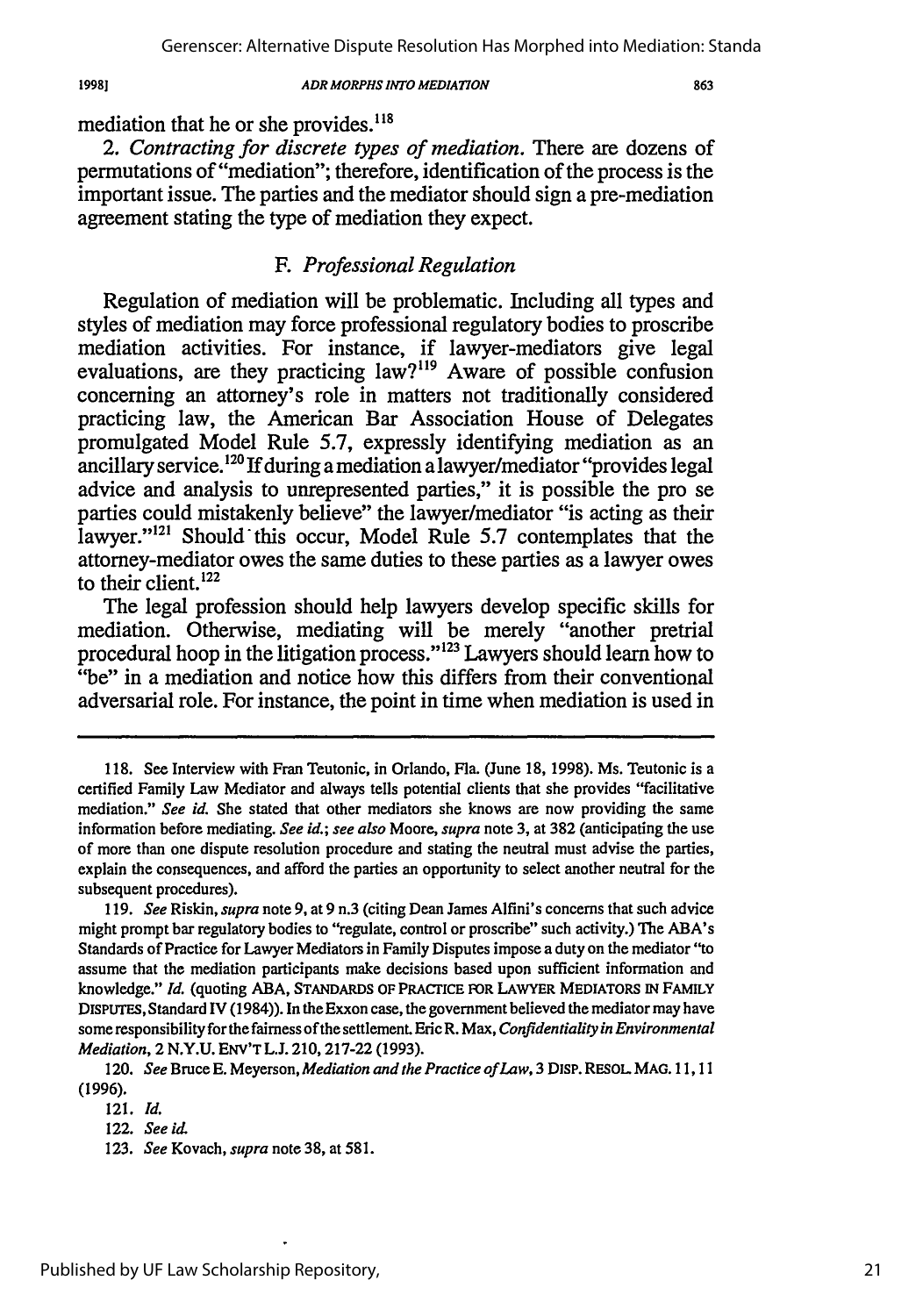#### *FLORIDA LAWREVIEW*

a case varies. Conventional wisdom seems to be that mediation "should be used after the completion of pretrial discovery."<sup>124</sup> Perhaps another appropriate time is very early in the case before depositions.<sup>125</sup>

Furthermore, lawyers representing clients in mediation might be wise not to use an advocacy frame of reference and instead to employ a "paradigm shift away from a win-lose dichotomy and toward shared gains."'26 Because the focus of mediation is a win-win solution, lawyers should not use mediation to gain adversarial advantage or to narrow issues for a subsequent trial.<sup>127</sup> This is difficult because lawyers frequently come to mediation with an adversarial mind set. **128** Likewise, the ethical rules that guide lawyers' conduct are litigation focused.<sup>129</sup>

Lawyers should prepare clients for mediation issues such as who speaks first and how to address their remarks. Appealing to a neutral third party may be especially important if the participants have chosen an evaluative rather than facilitative mediator.

Other professional organizations have likewise adopted ethical standards<sup>130</sup> that may be useful. Undoubtedly, this trend will continue as mediation expands and becomes even more diverse.

## CONCLUSION

ADR is morphing into "mediation." This is evident from the general use of the term "mediation," its co-option by lawyers, and the proliferation of types of mediation. The mediation community continues to struggle to develop overarching standards of conduct. This "one size fits all" approach to mediation will suffice no longer. Specific standards of conduct for variant types of mediation are needed. Likewise, states, in their standards

130. *See id.* These include the Society of Professionals in Dispute Resolution, the American Arbitration Association, and the American Bar Association Sections of Litigation and Dispute Resolution, all of which collaborated on the Model Standards of Conduct for Mediators. *See id.*

<sup>124.</sup> Steven Keeva, *Inventing Solutions,* 76 A.B.A. J. 58, 61 (1998).

**<sup>125.</sup>** *See id. at* **62.** NatashaLisman suggests that too often lawyer gamesmanship prevents early use of ADR. *See id.*

<sup>126.</sup> Kovach, *supra* note 36, at 2.

<sup>127.</sup> *See* Kovach, *supra* note 48, at 581.

<sup>128.</sup> *See supra* notes 30-36 and accompanying text (describing the adversarial approach lawyers take to mediation).

**<sup>129.</sup>** *See id.* Scholars have stated that a majority of lawyers think good faith is necessary; however, it is unclear exactly what constitutes "good faith." Is it attendance at a mediation? If so, must an exchange of information accompany attendance? Other issues include whether lawyer/mediators can use contingent fees or can charge bonus fees for settlement in cases involving large amounts of money, and whether lawyers can employ a specific mediator or service provider routinely. A "reasonable person" may see this as an issue of impartiality even if the mediator informs both parties of the frequency which with the mediator mediates for a given party or institution.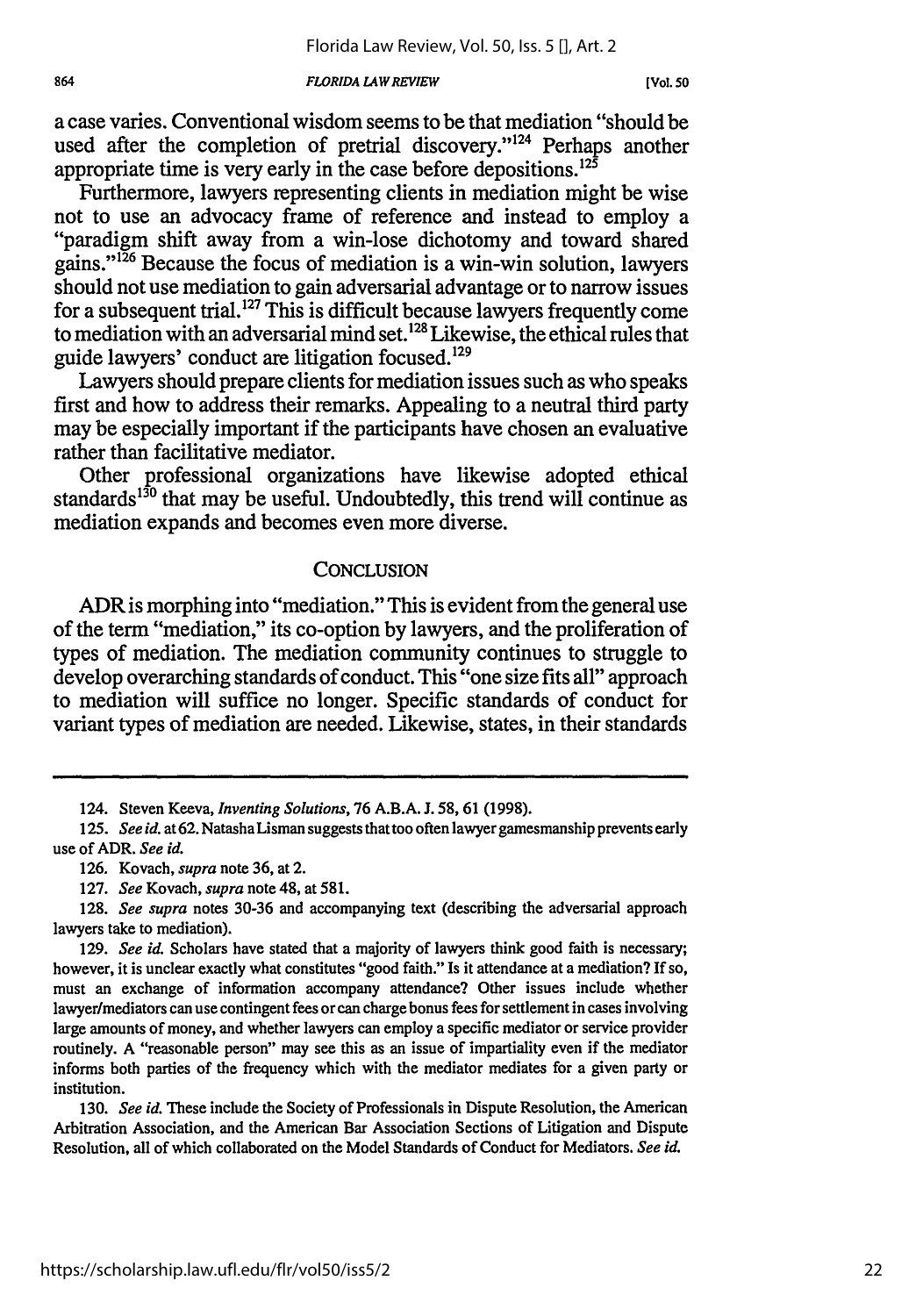of conduct, should adopt process regulations that require identification of the type of mediation offered. Finally, professions involved in mediation should provide direction for participants. **If** these issues are adequately addressed, the changing face of mediation will yield results that participants can understand and anticipate, and not unexpected results that are borne of variant interpretations of a single theme.